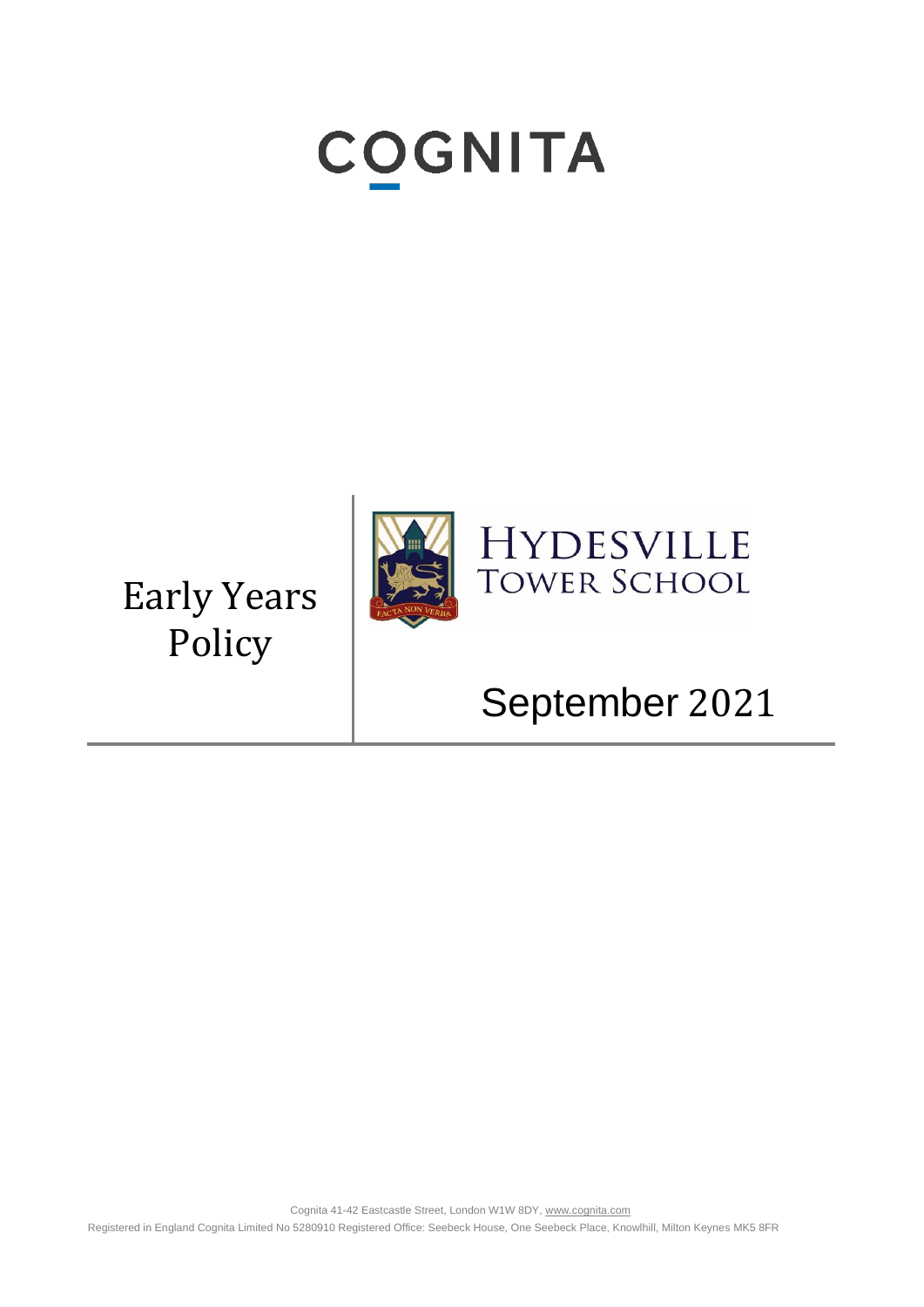**These policies are only relevant to the Early Years Department. Further information can be found in our Whole School Policies, available on the school website.**

#### **Contents**

#### **Page No.**

| 3              | <b>Terminology</b>                                           |
|----------------|--------------------------------------------------------------|
| 3              | Aim                                                          |
| 3              | <b>Statutory Framework</b>                                   |
| 3              | <b>Principles into Practice</b>                              |
| 4              | <b>The Early Years Curriculum</b>                            |
| 5              | <b>Regulatory Requirements</b>                               |
| 5              | <b>Observation and Assessment</b>                            |
| 6              | <b>Inclusion</b>                                             |
| 6              | <b>Equal Opportunities</b>                                   |
| 6              | <b>Special Educational Needs and Disability</b>              |
| $\overline{7}$ | <b>English as an Additional Language (EAL)</b>               |
| $\overline{7}$ | <b>Partners and Communication</b>                            |
| 8              | <b>Transitions, Use of Mobile Phones and Devices</b>         |
| 10             | <b>Intimate Care</b>                                         |
| 11             | <b>Behaviour</b>                                             |
| 13             | <b>Health and Safety</b>                                     |
| 14             | <b>Activities Involving Food</b>                             |
| 14             | <b>Medicines and Illness</b>                                 |
| 16             | <b>Emergency Closure</b>                                     |
| 15             | <b>Attendance, Registration and Appointments</b>             |
| 16             | <b>Dismissing children from School &amp; Late Collection</b> |
| 17             | <b>Handwriting, Marking</b>                                  |
| 17             | <b>Ratios and Off-Site Visits</b>                            |
| 18             | <b>Lost or Missing Children</b>                              |
| 19             | <b>Compliments and Complaint Procedures</b>                  |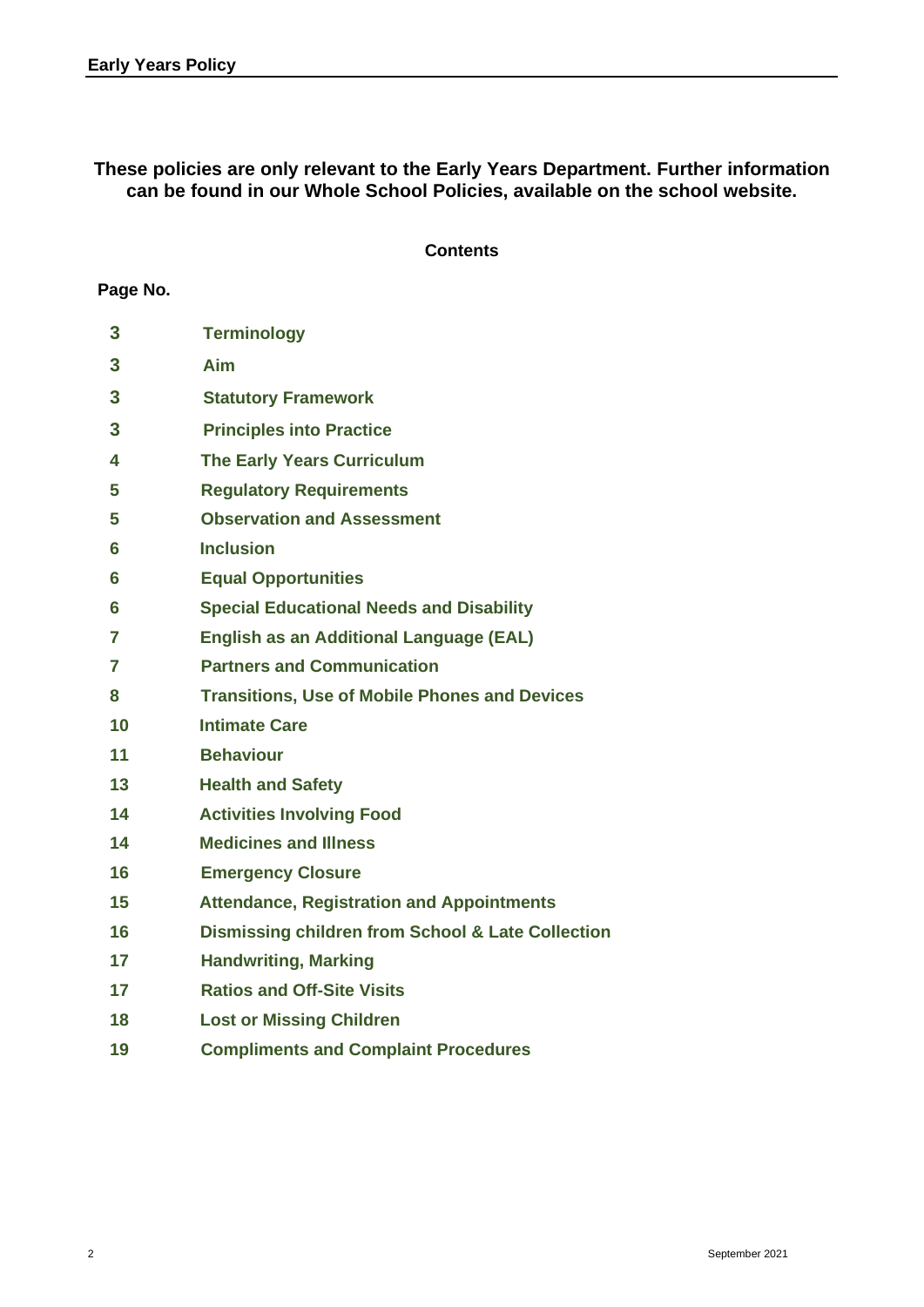- **1 Terminology**
- 1.1 The Early Years age group defines children aged from birth until the 31<sup>st</sup> August following their fifth birthday who go to an early years setting that delivers the Early Years Foundation Stage.
	- Age  $4-5$  Reception
	- $A$ ge  $3 4$  Pre-Prep (N2)
	- Age 3 and below Nursery (N1)

 Within this document, the term 'Early Years' is used to describe children in the Foundation stage aged between 3-5 years of age (at Hydesville children can join the nursery at the beginning of the term in which they will turn 3 years old).

- 1.2 Registered Provision refers to provision for children under two years of age. Settings must register for Early Years provision with the DfE if they provide for:
	- Children aged from birth to under two years and at least one child attends for more than two hours a day; and/or
	- Children who are not pupils at the school, such as a separate pre-school, a nursery for children of staff members or a nursery in a children's centre run by the school (it does not have to be on the school premises to be run directly by the school).
- 1.3. EYFS refers to Early Years Foundation Stage.

#### **2 Aim**

2.1 At Hydesville Tower School we aim to provide the highest quality care and education for all of our children, thereby giving them a strong foundation for their future learning. We create a safe and happy environment with motivating and enjoyable learning experiences that enable children to become confident and independent learners. We value the individual child and work alongside parents and others to meet their needs in order for children to make good progress.

#### **3 Statutory Framework**

- 3.1 We adhere to the Statutory Framework of the EYFS and the four guiding principles (printed in bold) that shape practice within Early Years settings:
	- Every child is a **unique child**, who is constantly learning and can be resilient, capable, confident and self-assured.
	- Children learn to be strong and independent through **positive relationships**.
	- Children learn and develop well in **enabling environments**, in which their experiences respond to their individual needs and there is a strong partnership between practitioners and parents and/or carers.
	- **Children develop and learn in different ways and at different rates**.

#### **4 Principles into Practice**

- 4.1 As part of our practice we:
	- Provide a balanced curriculum, based on the EYFS, across the seven areas of learning, using play as the vehicle for learning.
	- Promote equality of opportunity and anti-discriminatory practice. We provide early intervention for those children who require additional support.
	- Work in partnership with parents and within the wider context.
	- Plan challenging learning experiences which are based on the individual child and are informed by observation, assessment and the child's interest.
	- Provide opportunities for children to engage in activities that are adult-initiated and childinitiated, supported by the adult.
	- Have a key person approach to develop close relationships with individual children.
	- Provide a secure and safe learning environment, indoors and out.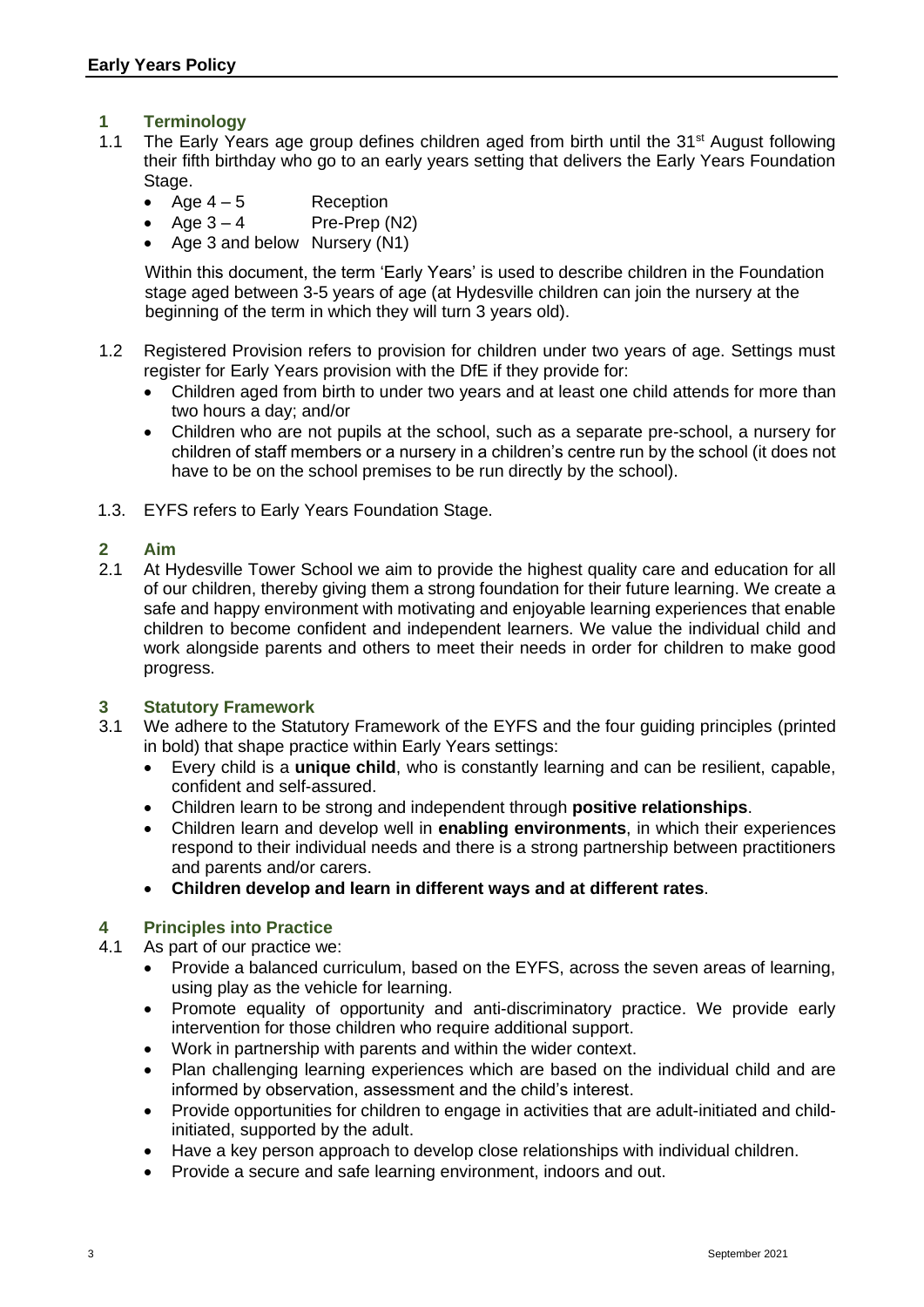#### **5 The Early Years Curriculum**

- 5.1 We plan an exciting and challenging curriculum based on our observations of children's needs, interests and stages of development across the seven areas of learning, to enable the children to achieve their early learning goals.
- 5.2 All of the seven areas of learning and development are important and inter-connected. The Prime Areas of Learning are the essential foundations for children to work with and master before progressing to the Specific Areas of Learning.

| 1. Prime Areas of Learning                                            |                                         |                                                                    |
|-----------------------------------------------------------------------|-----------------------------------------|--------------------------------------------------------------------|
| <b>Personal, Social and</b><br><b>Emotional</b><br><b>Development</b> | <b>Physical</b><br><b>Development</b>   | <b>Communication</b><br>and Language                               |
| Self-regulation<br>Managing self<br><b>Building relationships</b>     | Gross motor skills<br>Fine motor skills | Listening, Attention<br>$\bullet$<br>and Understanding<br>Speaking |
|                                                                       | PHYSIC<br>NH<br>NH                      | MUNICA                                                             |

| 2. Specific Areas of Learning            |                                                                         |                                                                                                                      |                                                                                                                        |
|------------------------------------------|-------------------------------------------------------------------------|----------------------------------------------------------------------------------------------------------------------|------------------------------------------------------------------------------------------------------------------------|
| <b>Literacy</b>                          | <b>Mathematics</b>                                                      | <b>Understanding</b><br>the<br><b>World</b>                                                                          | <b>Expressive Arts</b><br>and Design                                                                                   |
| Comprehension<br>Word reading<br>Writing | <b>Number</b><br>$\bullet$<br><b>Numerical</b><br>$\bullet$<br>Patterns | Past and<br>$\bullet$<br>Present<br>People<br>$\bullet$<br>Culture and<br>Communities<br><b>The Natural</b><br>World | Creating with<br>$\bullet$<br><b>Materials</b><br><b>Being</b><br>$\bullet$<br>Imaginative<br>and<br><b>Expressive</b> |
| <b>ITERACL</b>                           |                                                                         | NDING<br><b>NORLO</b>                                                                                                |                                                                                                                        |

- 5.3 Children are provided with a range of rich, meaningful first-hand experiences in which they explore, think creatively and are active. We aim to develop and foster positive attitudes towards learning, confidence, communication and physical development.
- 5.4 In the Early Years we write medium-term plans using the EYFS, which are linked to a series of topics over an academic year. Each topic offers experiences in all seven areas, in both the inside and outside learning areas. These plans then inform our short-term weekly planning, which remains flexible for unplanned circumstances or children's responses. We follow and encourage the children's own interests through our continuous provision planning, where children are encouraged to learn through play and with positive adult and peer interaction.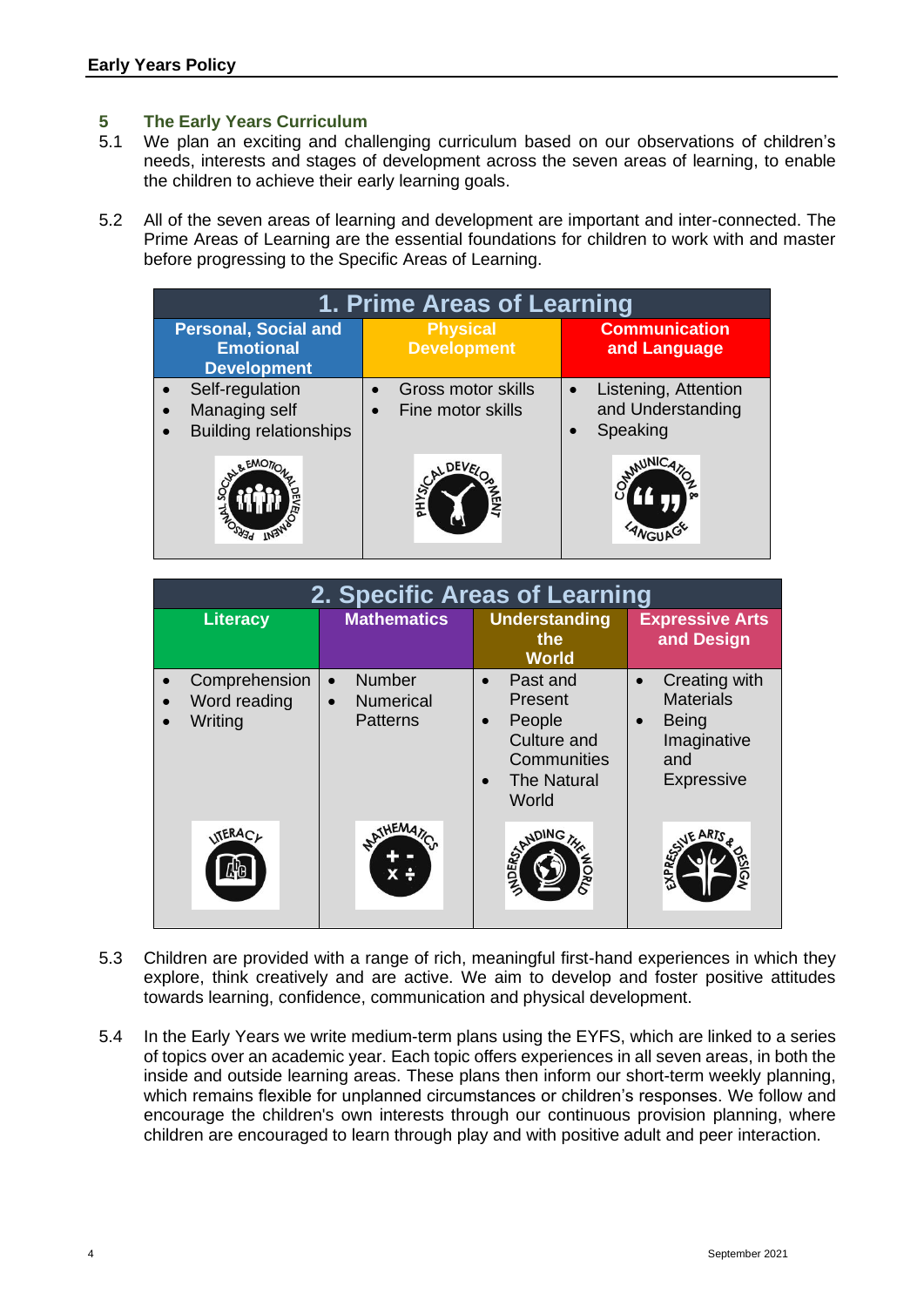- 5.5 Practitioners working with the youngest children in Nursery and Pre-Prep will focus strongly on the three prime areas, which are the basis for successful learning in the other four specific areas. The three prime areas reflect the key skills and capacities all children need to develop and learn effectively and become ready for school. The balance will shift towards a more equal focus on all areas of learning as the children move through the Early Years and grow in confidence and ability within the three prime areas. The balance will also shift to more structured and adult-led activities during the Reception year, in preparation for Year 1.
- 5.6 Children have whole group and small group teaching and learning times which increase as they progress through the EYFS. This includes a daily phonics session using 'Letters and Sounds' and varying aspects of Mathematics and Literacy. The curriculum is delivered using a play-based approach, as outlined by the EYFS. Each area of learning and development must be implemented through planned, purposeful play and through a mix of adult-led and child-initiated activities. We plan a balance between children having time and space to engage in their own child-initiated activities and those that are planned by the adults. During children's play, Early Years practitioners interact to stretch and challenge children further and to develop children's language skills for communicating.
- 5.7 In planning and guiding children's activities, we reflect as practitioners on the different ways that children learn and reflect these in our practice. We create a stimulating environment to encourage children to learn in a variety of environments.

#### **6 Regulatory Requirements**

6.1 We ensure that we implement the Statutory Framework for the Early Years Foundation Stage (September 2021) and meet the associated regulatory requirements. Early Years Leaders will attend training in the regulatory requirements.

### **7 Observation and Assessment**

- As part of our daily practice we observe and assess children's development and learning to inform our future plans. We record our observations in a variety of ways, including what the child has said and done and by also using photographic evidence. Significant observations of children's achievements are collated in their own digital personal learning journey, called 'Tapestry', which is shared directly with parents/carers and can be accessed at home. Where appropriate, staff will also use 'Tapestry' to share the child's next targets called 'next steps'. This is added to the end of an observation so that parents have clear understanding of how best to support their child's progress.
- 7.2 In the Reception year, the children are assessed against the Early Learning Goals (ELGs) and our results are reported to the local authority. Throughout the year, the school takes part in all reasonable moderation activities specified by the local authority and provides the local authority with such information relating to the EYFS Profile and assessment as they may reasonably request.
- 7.3 Parents are valued as vital and important contributors to their child's progress and are given opportunities to discuss the development of their child at regular parent consultation meetings, as well as at the beginning or the end of the day. Parents are also welcome to email staff within term times. Staff will reply as promptly as possible and within 24 hours. Within the final term of Reception, we provide parents with a report based on their child's development against each of the Early Learning Goals and the Characteristics of Learning, including strengths and next steps in learning. Parents are then given the opportunity to discuss these judgements with the Reception teacher in preparation for Year 1. Similarly, Reception teachers will meet with Year 1 teachers to discuss each child's needs, characteristics and progress to ensure a smooth and successful transition into the next academic year for each child.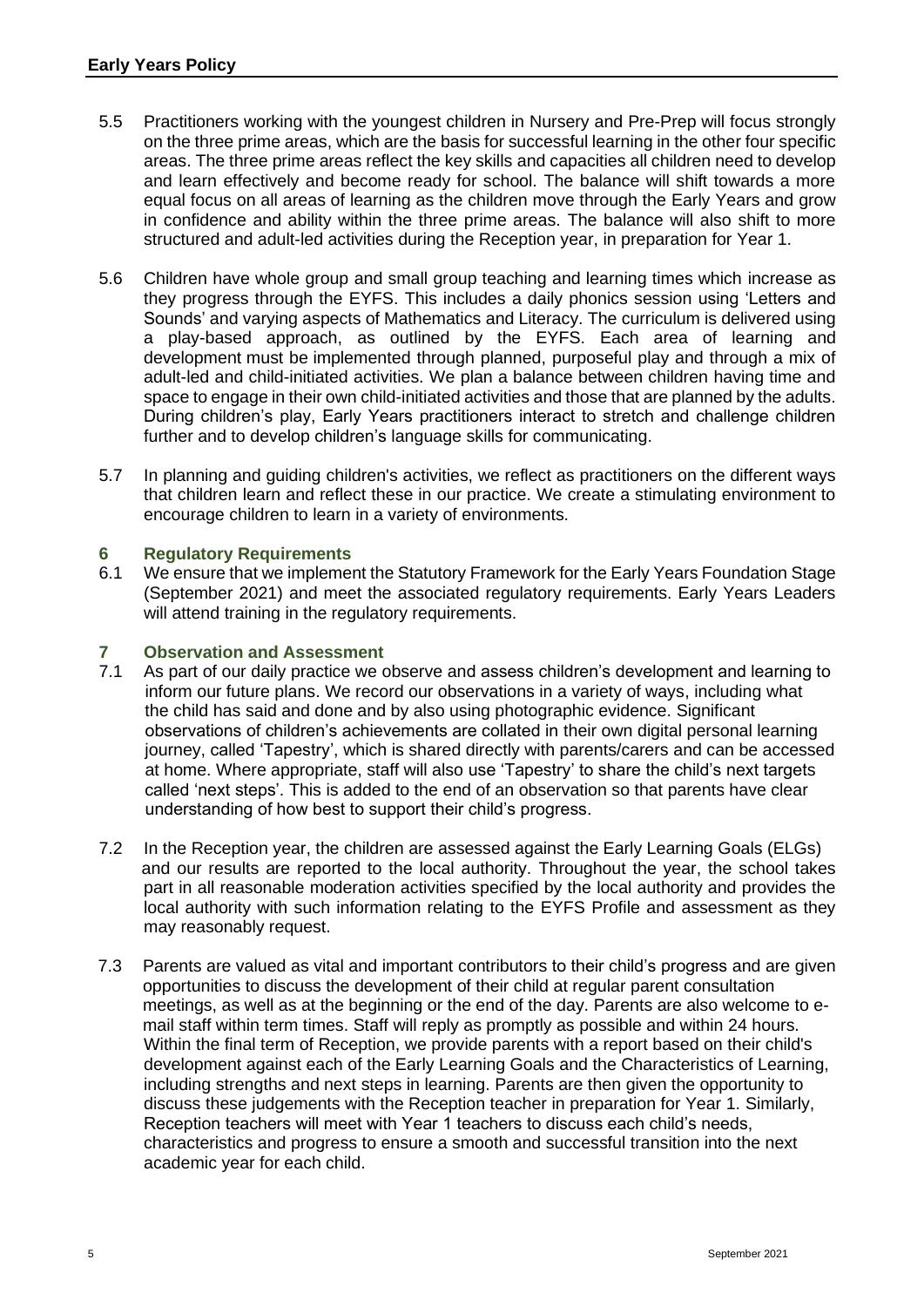- 7.4 The school complies with requirements to complete the Two-Year-Old Assessment Check.
- 7.5 The school uses a speech and language screening programme called 'WellComm', which assesses whether the child has an age-appropriate level of speech and understanding.This is monitored across Nursery and Reception. Where children have not reached expected levels of understanding, then staff implement regular intervention (a series of fun 10-15 minute activities) to support this progress. Wellcomm intervention continues until the end of the Reception year. Staff will notify parents where there is a lapse in speech and understanding development, as parents may also wish to support the child at home. The school may also recommend a referral be made to external speech and language support services should the child be considered to need further support in this area.

#### **8 Inclusion**

8.1 We value all of our children as individuals, irrespective of their ethnicity, culture, religion, home language, background, ability or gender. We plan a curriculum that meets the needs of the individual child and supports them at their own pace so that most of our children achieve their Early Learning Goals. We strongly believe that early identification of children with additional needs is crucial in enabling us to give the child the support they need and, in doing so, work closely with parents and outside agencies.

#### **9 Equal Opportunities**

- 9.1 At Hydesville we are proud to be part of a multicultural society, sharing British values of respect and tolerance. The Early Years' department takes great care to treat each individual as a person in their own right, with equal rights and responsibilities to any other individual, whether they be an adult or child. Discrimination on the grounds of sex, race, religion, colour, LGBTQ, creed, marital status, sexual orientation, ethnicity, or political belief, has no place within the setting.
- 9.2 The setting is committed to: encouragement of positive role models; providing imaginary play and activities which are accessible to all and where participation is encouraged by staff.
- 9.3 Respect, tolerance and democracy are encouraged through the Early Years' 'Golden Rules' – a child-friendly code of conduct which is promoted in the setting.

#### **10 Special Educational Needs and Disability** (**SEND)**

- 10.1 Every child's needs are different and we understand that children develop at different rates. However, when a child is having difficulty progressing in any aspect of their development, then this is recognised and acted upon to ensure a positive outcome for the child.
- 10.2 The teacher/key person, with the involvement of parents/carers, will identify the child's needs and, in collaboration with the LSA (Learning Support Assistant) and SENDCo (Special Educational Needs and Disability Co-ordinator), the school will follow the Independent Schools Council Guidance for Special Needs and other LEA's procedures as required. The SENDCo is Njah Khan.
- 10.3 Children may be referred to outside agencies if deemed necessary (such as support from Speech and Language Services). Parental consent is required for referrals to be made.
- 10.4 Children will receive intervention sessions from the class teacher/practioner where a child is finding something difficult. Children listed on the SEND register may also recieve extra support sessions from the LSA or SENDCo to help the child progress.
- 10.5 Information about child development and how to support your child's progress at home can be found in the following document: [https://assets.publishing.service.gov.uk/government/uploads/system/uploads/attachment\\_d](https://assets.publishing.service.gov.uk/government/uploads/system/uploads/attachment_data/file/988004/Development_Matters.pdf) [ata/file/988004/Development\\_Matters.pdf](https://assets.publishing.service.gov.uk/government/uploads/system/uploads/attachment_data/file/988004/Development_Matters.pdf)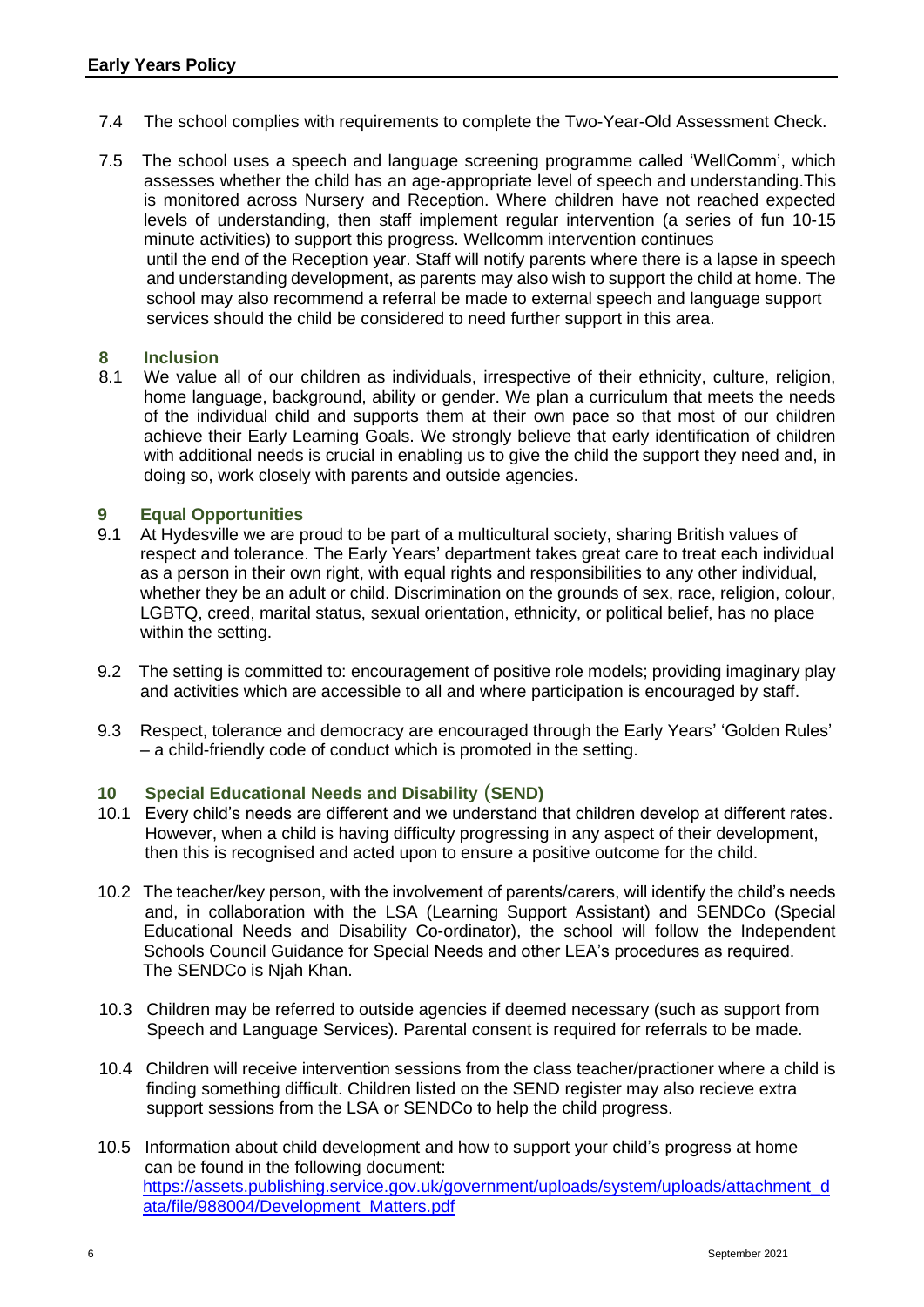#### **11 English as an Additional Language**

- 11.1 For children whose home language is not English, staff take steps to provide opportunities for children to develop and use their home language in play and learning, whilst supporting parents with their language development at home.
- 11.2 Staff ensure that children have sufficient opportunities to reach a good standard in English by accessing a language-rich environment throughout every aspect of the Early Years' experience.
- 11.3 When assessing communication skills, staff assess children's skills in English. If a child does not have a strong grasp of English language, staff will explore the child's skills in the home language with parents and/or carers to establish whether there is cause for concern regarding language delay.
- 11.4 Where the child has very little understanding of the English language then parents may be invited to remain in the setting to assist with the settling-in process, in order to prevent the child from becoming distressed in the new environment.

#### **12 Partners and Communication**

- 12.1 We strive to create and maintain close working partnerships with parents and carers as we recognise that together we can have a significant impact on a child's learning. We welcome and actively encourage parents to participate confidently in their child's education and promote parental support and engagement in numerous ways.
- a. The school communicates with parents/guardians in a number of ways, which include:
	- a) Cognita Connect a parent app used to keep parents informed with school news, events, trips, curriculum maps etc.
	- b) Tapestry a digital learning journey used to record your child's progress and achievements. Staff may also add 'next steps' to Tapestry observations which are added to inform parents of the next target the child can work towards.
	- c) The school website this aims to share much information with parents, including information about the school day, uniform lists, policies and documents relating to Early Years education, staffing information, contact numbers for before/after school care, school newsletters etc. There is also a 'Frequently Asked Questions' section on the Nursery page.
	- d) E-mail parents are welcome to e-mail staff with concerns/information and will receive a response within 24 hours. Parents will also receive an e-mail where the child has received an first-aid for an injury sustained in school (although parents will be telephoned directly if the injury is considered to be more severe).
	- e) Face-to-face communication when children are collected at the end of the day.
	- f) Telephone calls from staff: Phone calls to parents may be made on occasion by staff in both Reception and Nursery/Pre-Prep (e.g.for illness, where the child may need to go home).
	- g) Telephone calls from parents: Nursery/Pre-Prep parents are welcome to telephone school and speak directly to Nursery/Pre-Prep staff, but are asked to do so during the afternoon sessions if possible, in order to avoid disruption to morning sessions. Reception parents are welcome to phone the school office and leave messages for Reception staff.

 Parents are very much encouraged to approach staff should they ever have any queries/concerns relating to the school and how it operates.

12.3 The school shares a curriculum map for each term with parents/carers through Cognita Connect, a parent app. This will outline the topic for each half-term and the skills the children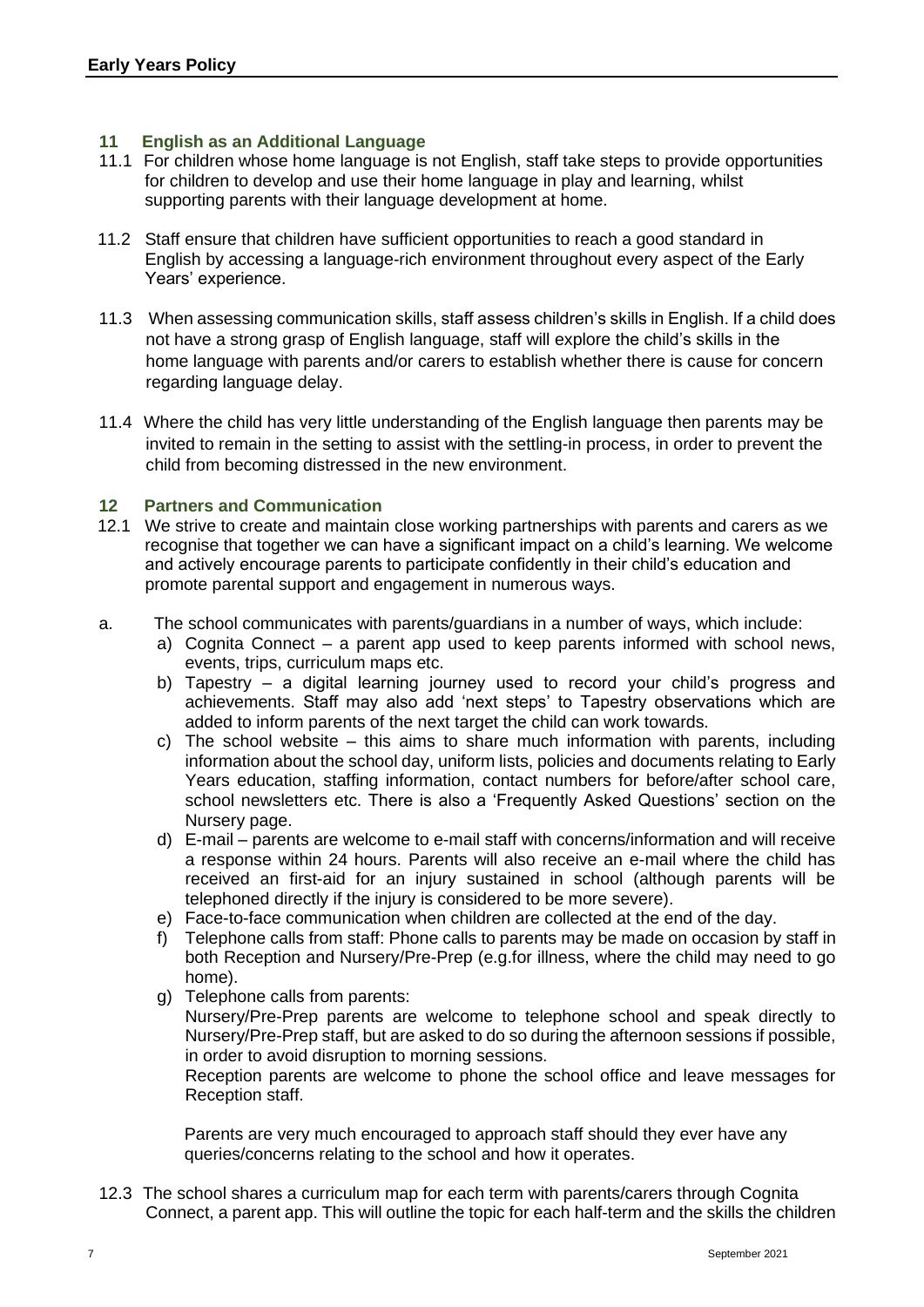will be expected to develop.

- 12.4 Working with other services and organisations is integral to our practice in order to meet the needs of our children (such as when referring to Speech and Language support services). At times we may need to share information with other professionals to provide the best support possible and will always request parental/guardian consent when required to.
- 12.5 We draw on our links with the community to enrich children's experiences by taking them on visits and inviting members of the community into our setting.

#### **13 Transitions**

- 13.1 Transitions are carefully planned for and time is given to ensure continuity of learning. At any transition, we acknowledge the child's needs and establish effective partnerships with those involved with the child and other settings, including nurseries and childminders. Children attend introductory sessions to Nursery/Pre-Prep/Reception to develop familiarity with the setting and practitioners.
- 13.2 Pre-Prep children, soon to be moving into our Reception classes, will undergo weekly transitions into Reception over the Summer term, prior to beginning Reception in the Autumn Term. This ensures a more settled transition when children begin school in September.
- 13.3 In the final term of Reception, the Year 1 teachers will meet with the Early Years staff and discuss each child's development against the Early Learning Goals in order to support a smooth transition to Year 1. This discussion helps the Year 1 teachers to plan an effective, responsive and appropriate curriculum that will best meet the needs of all children. Reception children will also undergo a 'Meet the Teacher' day during the final Reception term, where they will meet their new Year 1 teacher prior to beginning Year 1 in the Autumn term.

#### **14 Use of Mobile Phones and Devices**

14.1 The Early Years Safeguarding and Welfare Requirements (para 3.4) require all schools to have a clear policy on the use of mobile phones, cameras and devices. This policy details the agreement for the use of cameras and videos where there are students aged 5 and under, which is to include assemblies, productions and sporting events. The legal background for this policy is the Data Protection Act 1998 and should be read in conjunction with the school's Data Protection and Acceptable Use Policy.

#### 14.2 **Code of Conduct for staff usage of mobile phones and devices**

The Cognita Code of Conduct for staff states, 'Cognita does not permit the use of personal mobile phones and cameras by staff where children are present'. Safeguarding of pupils within the school and Early Years setting is paramount and it is recognised that personal mobile phones, cameras and technological devices have the potential to be used inappropriately. The setting has, therefore, implemented the following rules for its staff and volunteers:

- Staff/volunteers/trainees are not permitted to use their personal hand-held devices in classrooms or whilst supervising children. All mobile phones must be stored in an designated lockable cupboard and cannot be left by desks or tables. Staff are permitted to use their own hand-held devices in school, but **must always do so in staffrooms**, away from children, and only during breaks and lunchtimes, when they are no longer on duty or supervising children. This also applies to outside of working hours.
- The school's main telephone number can be used for emergencies by staff or volunteers or by people who need to contact them.
- Staff use of personal mobile phones may be permitted on some school trips, where the visit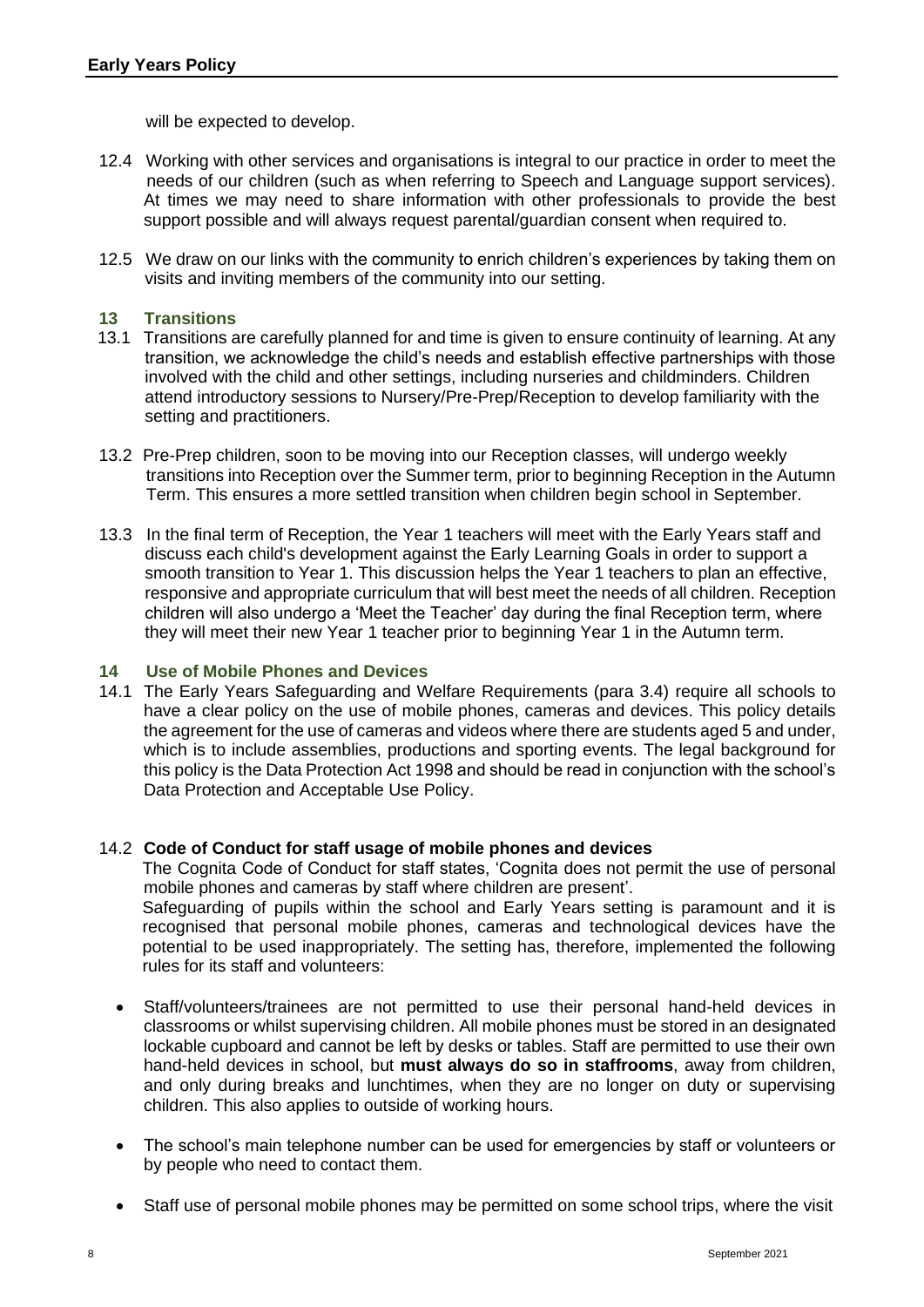leader feels they would benefit the safety of the children (such as when visiting a large site, where groups may become disconnected from each other). The visit leader is responsible for deciding the members of staff whom are to carry phones and the main contact numbers are to be recorded on 'Evolve'. This information must also be added to the trip risk assessment. If staff have not been authorised by the visit leader to use their own phone during a trip, then they must **not** do so. Staff are not permitted to use their own mobile phone whilst on their own with children and are only permitted to receive calls from school or from other elected staff on the trip (who may be at a different area of the site). All staff phone numbers should be left with the office on the day of the trip for easy contact from the school.

- A Low Level Concern form will be completed and the incident fully investigated in the event that staff ignore the school policy regarding use of phones. If there is a suspicion that the material on a mobile phone, camera or technological device may be unsuitable and may constitute evidence relating to a criminal offence, disciplinary action will be taken. In such cases the school will follow the process outlined in the Safeguarding Policy and may take advice from external agencies, such as the Police or the LADO (Local Authority Designated Officer).
- No photos are taken of children without prior permission from parents. All parents are asked to complete a photo consent form before their child joins the setting.

#### 14.3 **Mobile phones and devices rules for parents/visitors**

- Signs are placed around the Early Years setting prohibiting the use of mobile phones within and around the setting. Parents are politely asked to adhere to this rule and will be challenged by staff when they are using phones. Visitors to the school will be asked to ensure mobile phones are kept out of sight and turned off during their visit.
- The Headmaster has the responsibility to decide if photography and videoing of school performances is permitted. Normally this will be granted – but an announcement will be made at the beginning of all events reminding parents of their responsibilities towards the law. The Headmaster has the responsibility to decide the conditions that will apply so that children are kept safe and that the performance/event is not disrupted and children and staff not distracted.
- Parents and carers can use photographs and videos taken at a school event for their own **personal use only**. Such photos and videos must not be sold and must not be put on public facing social media networks. Recording/photographing other than for their own private use would require the consent of all other parents whose children may be included in the images. Parents and carers must follow guidance from staff as to when photography and videoing is permitted and where to stand in order to minimise disruption to the activity.
- To ensure that parents understand their responsibilities in regard to the law, we ask that parents sign to agree that they accept and support this policy prior to joining the school.

#### 14.4 **Using images within the setting**

- Permissions have been secured for the images to be used for specific educational purposes only. The images will not be transferred to any other users, nor used for a purpose that is not covered in the permissions notification. Where possible, photos are cropped to only reveal the specific child for an observation. All photographs relating to Early Years children are taken on an Ipad or camera and images are stored and saved in a secure way.
- Photos will not be taken for child protection concerns. In such cases 'bodymaps' will be used and not photographs.
- Technological devices will only be used in the setting for school-related matters.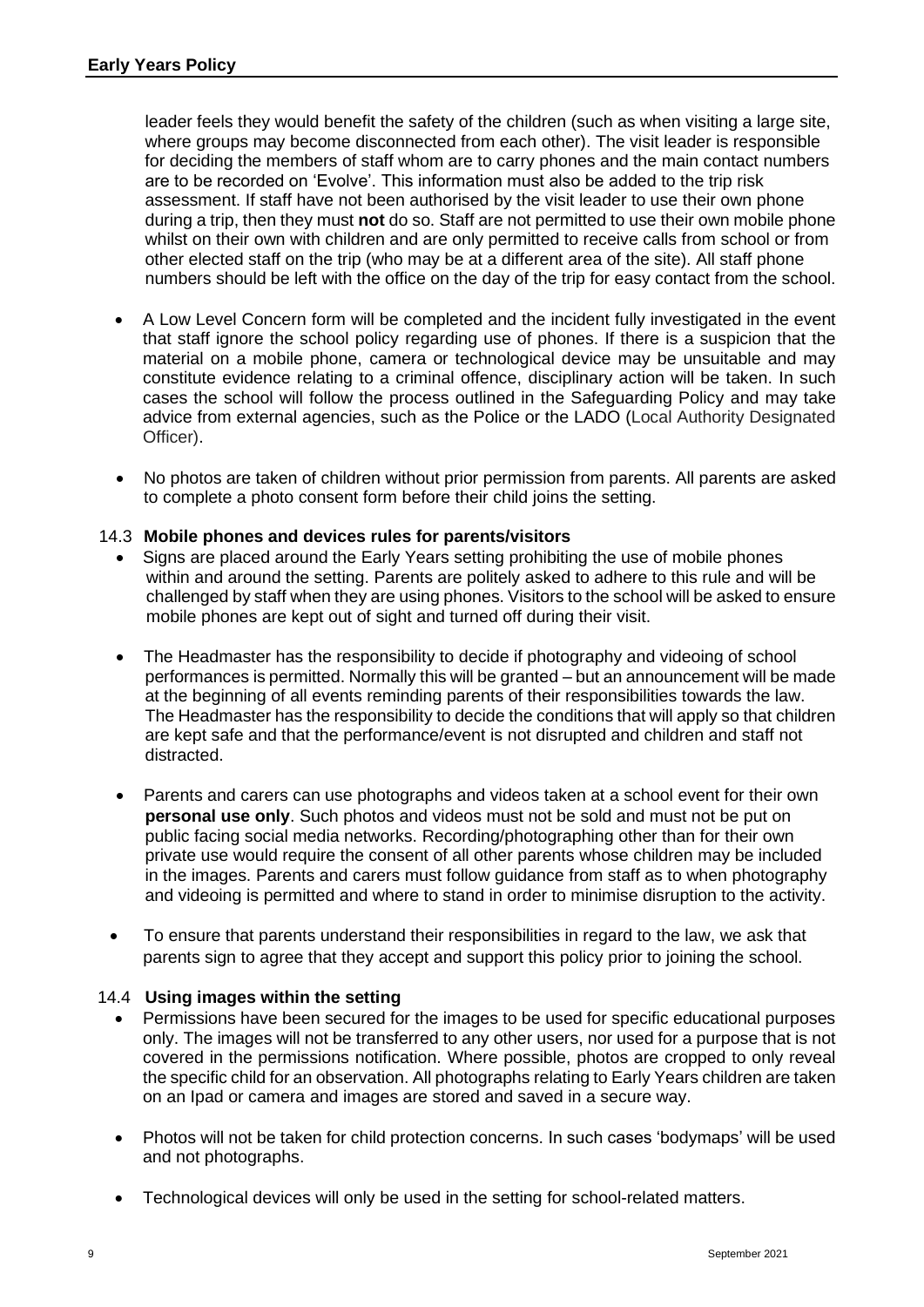• Mobile phones, cameras and technological devices should not be taken off the premises without prior permission from the Headmaster.

#### **15 Intimate Care**

- 15.1 It is expected that all children entering the Early Years setting have begun to toilet train. It is understood, however, that children develop at different rates and may be at different stages of development on entry into Nursery/Pre-Prep. All parents are expected to provide a full set of clean clothes to be kept at school for the child's physical and emotional comfort, should toileting accidents occur. If your child is still wearing nappies and will require intimate care from staff the school expects parents/guardians to:
	- Provide spare nappies, wet wipes and a change of clothes.
	- Ensure you have a full and thorough understanding of the procedures to be followed during changing at school (please speak with staff if in doubt).
	- Inform school should the child have any marks/rashes.
	- Agree how often the child should be routinely changed if the child is in school for a full day.
	- Agree to review the arrangements, in discussion with the school, should this be necessary and if requested to do so by school staff.
	- Encourage the child's participation in toileting procedures wherever possible.
- 15.2 Children are checked and changed at regular intervals throughout the day by a named person and a record log is maintained with two signatures required. Designated nappy changing times are as follows:
	- After break
	- Following lunch
	- Before going home Exceptions to this routine include:
	- If a child has a soiled/wet nappy in between these times.
	- If parents/carers request more frequent changes in extenuating circumstances.

15.3 Staff will promote a high standard of care and hygiene by:

- Wearing fresh disposable aprons and gloves whilst changing a child.
- Disposing soiled nappies appropriately into the correct unit.
- Maintaining the cleanliness and tidiness of the changing area.
- Ensuring hot running water, soap and paper towels are available to wash and dry hands.
- 15.4 The school will provide the following to ensure these criteria are met: Hot running water and soap (antibacterial where possible), toilet rolls, Milton/sterilising fluid, Disposable aprons and gloves, cleaning equipment, nappy bin.
- 15.5 We are committed to ensuring that all staff responsible for the intimate care of children will undertake their duties in a professional manner at all times. Children's dignity will be preserved and a high level of privacy, choice and control will be provided to them. Staff that provide intimate care to children have a high awareness of safeguarding issues. Staff will work in partnership with parents/carers to provide continuity of care.
- 15.6 Staff will only change children when there is a second adult within eyesight/earshot, in order to maximise the protection of both the child and the adult. Every effort is made to ensure that lone working never occurs in the setting and that adults are always near other adults. Staff ratios are, therefore, always maintained within the setting.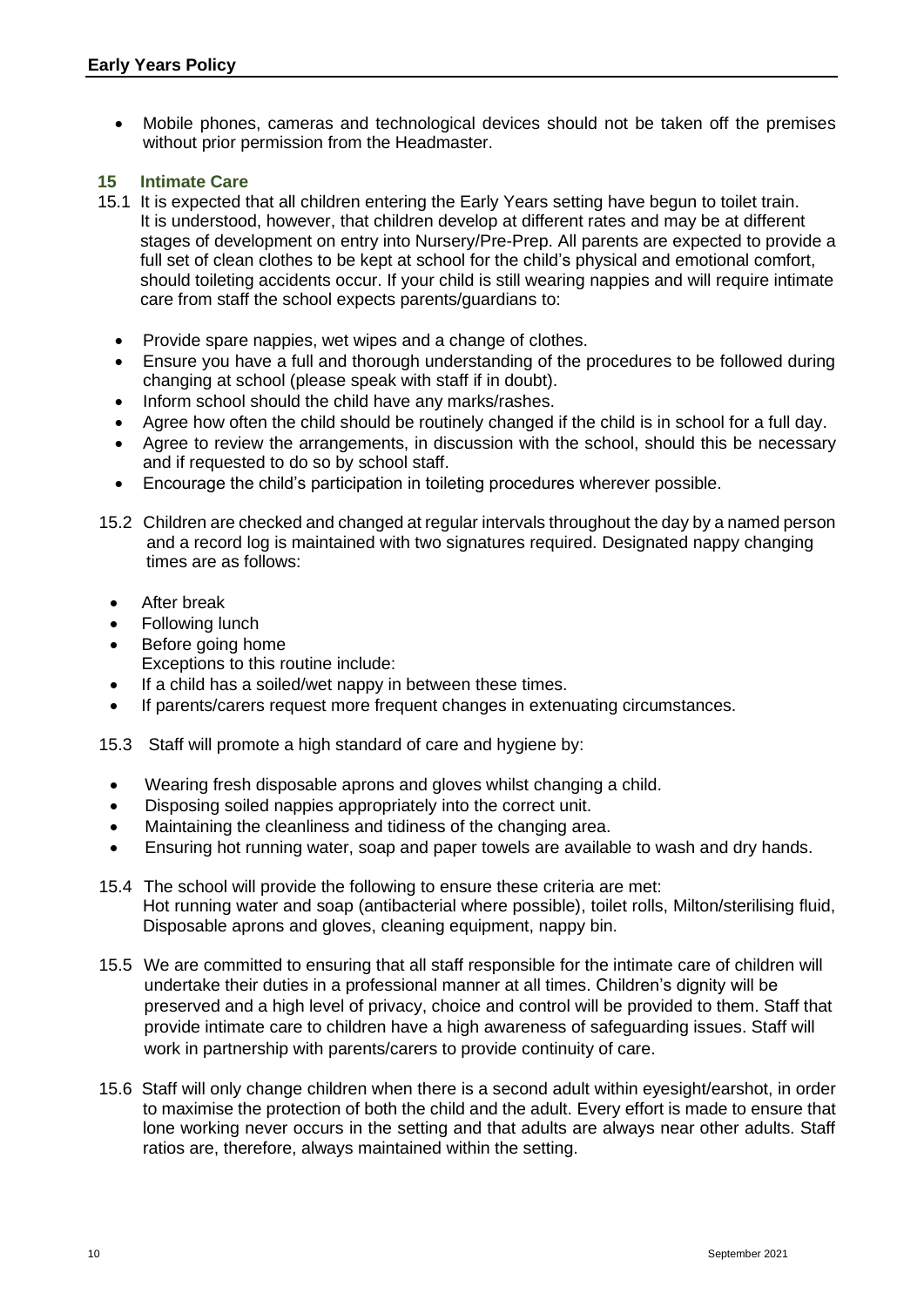#### **16 Behaviour**

- 16.1 The school believes in positive reinforcement as a primary approach. Key Persons and teachers are consistent but also flexible in their approach to managing children's behaviour, adjusting their responses according to the demands of the situation and the age and individual needs of the child. Sticker charts are used in both Nursery, Pre-Prep and Reception and children are rewarded with stickers for positive behaviour, e.g. hard work, kindness or good manners etc. In Nursery and Pre-Prep, children are rewarded with a small 'prize' for filling their sticker charts and in Reception with a 'certificate of achievement', which is presented to them in the Prep School Rewards Assembly. Children may also receive a 'Star of the Week' certificate when they have consistently demonstrated desirable behaviours.
- 16.2 The children follow the 'Golden Rules' in the Early Years setting, which is a simple child friendly set of rules for encouraging good behaviour. These are discussed and reflected upon during circle times and also referred to throughout the day to remind children of the expectations in the setting.
- 16.3 More serious incidents or incidences involving aggressive behaviour are logged electronically and discussed with parents. Should concern for a child arise, key persons/teachers will work together with the parent/carer and plan how to manage the child in a calm and consistent way. Where difficult behaviour occurs, staff will respond to this sensitively and appropriately. The methods available include:
	- Re-direction of child/children to a different activity.
	- Timely intervention by an adult to prevent more serious incidents from taking place.
	- Anticipation and elimination of potential problems with timetable, toys etc.
	- Showing two children how they can rearrange an activity so that both children can participate.
	- Offering the child/children choice between two alternatives
	- Time-out, where the child is asked to sit on a cushion or at a table for a short time, in an attempt to encourage self-reflection from the child.
	- If a child should be behaving unsuitably or unsafely whilst on the playground then the child's hand may be held for a short time by a supervising adult. Following this, the child should then be allowed to rejoin play with others and observed by the adult to ensure the child is behaving appropriately and safely amongst peers.
	- Asking the child to remove a sticker from their sticker chart (again to encourage self reflection).
- 16.4 Biting incidents are rare but will occasionally occur within any Early Years setting. We recognise that young children may bite for many different reasons, such as frustration, stress, or a developmental delay such as delayed speech development. We also recognise, however, that the child who receives the bite may be extremely upset and unsettled by the event.

 If an incident occurs, the staff member will explain to the child who has bitten, that biting is unacceptable, using simple terms and by explaining how their peer may be feeling. The child will be asked to apologise to their peer and their play redirected. The staff member will then closely observe the child who has bitten. The relevant key person/teacher will complete an incident report and inform both sets of parents. In Reception both sets of parents must also be notified and the incident recorded on SIMS by the relevant teacher.

16.5 If a child continually bites on different days or bites more than once within a short period of time then parents/carers may be asked to temporarily remove the child from school under the direction of the Headmaster (Mr Honey) or Head of Prep School (Mrs Chand). The school may also ask parents/carers to temporarily remove a child from the setting when the child has only bitten once but has exhibited other unpredictable and unsafe behaviour. Where parents are asked to remove a child from the setting it is not intended as an act of punishment, but is considered necessary for the protection and well-being of the child who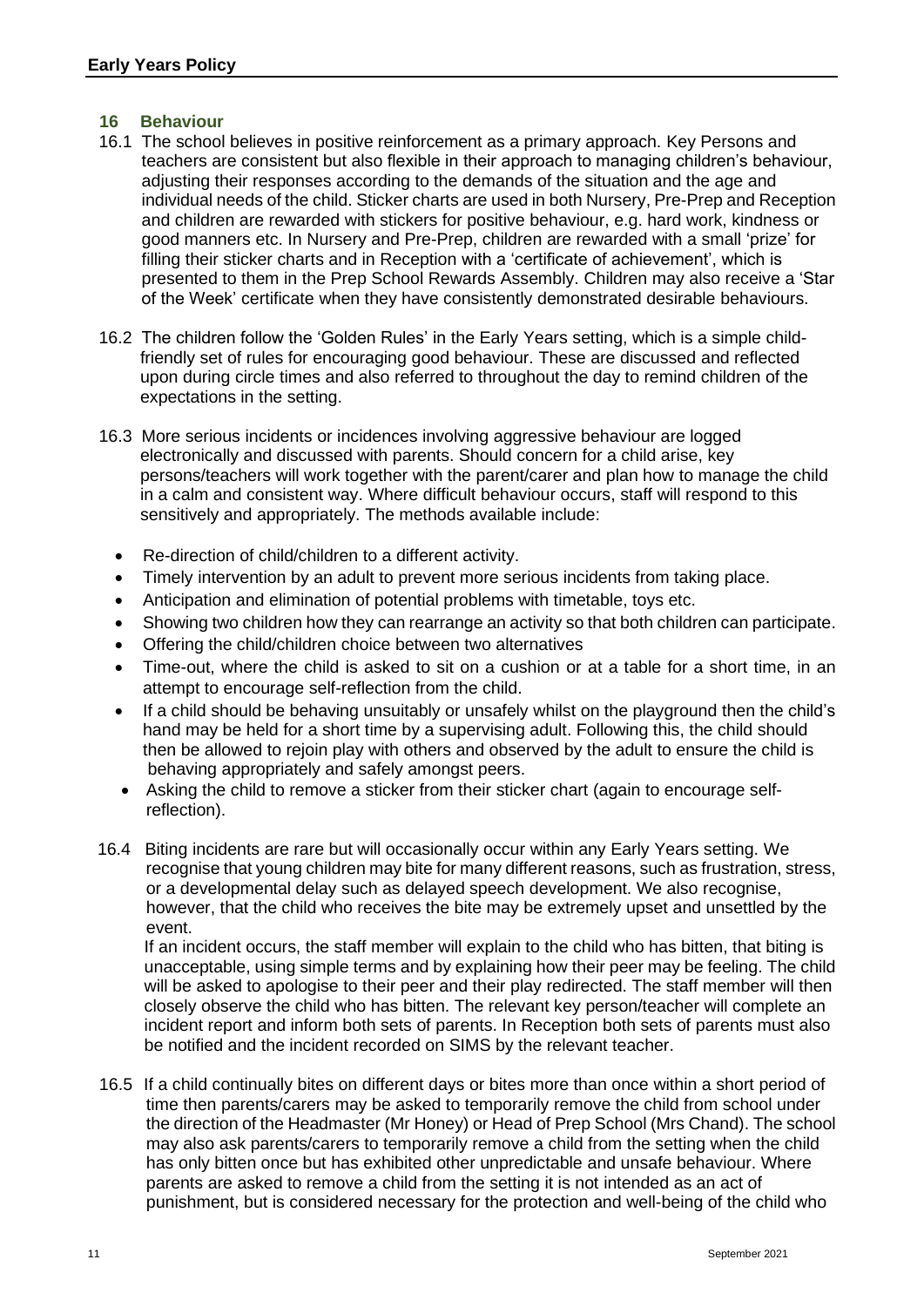has bitten and for other children within the setting. Again, this will occur under the direction of the Headmaster or Head of Prep School. A meeting will then be held with the relevant staff to discuss appropriate and consistent behavioural techniques. The child's parents/carers will then be invited into the setting to discuss strategies regarding prevention of the incidents and to explain how the behaviour will be managed within the setting.

 Parents can seek further advice on the management of biting at: [https://www.parentlink.act.gov.au/\\_\\_data/assets/pdf\\_file/0008/405593/Children-biting.pdf](https://www.parentlink.act.gov.au/__data/assets/pdf_file/0008/405593/Children-biting.pdf)

16.6 Where poor and unacceptable behaviour persists, staff will request support from the Headmaster (Mr Honey) or Head of Prep School (Mrs Chand) and parents may be asked to attend a meeting. A future pathway and action plan will then be agreed in order to provide a positive outcome for the child and for the setting.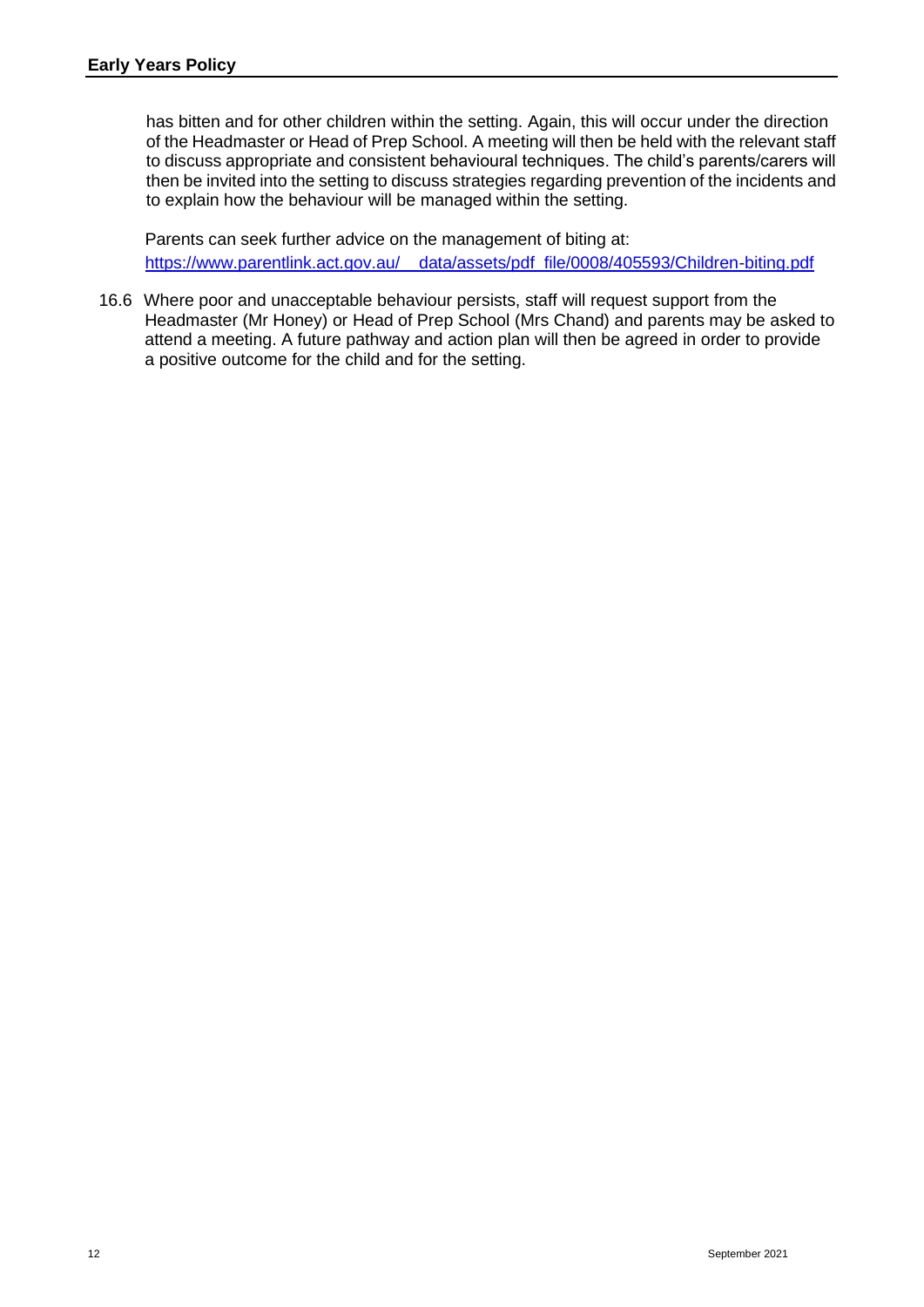#### **17 Health and Safety**

- 17.1 Children's safety and welfare is paramount in the setting. We create a safe and secure environment and provide a curriculum which teaches children how to be safe, make choices and assess risks. We have stringent policies, procedures and documents in place to ensure children's safety.
- 17.2 We promote the good health of the children in our care in numerous ways, including the provision of nutritious food, promoting personal hygiene, and following set procedures when children become ill or have an accident.
- 17.3 Risk Assessments are carried out on a daily basis by the Early Years staff. Potential hazards are reported to the designated health and safety representatives immediately and risk is minimised immediately.
- 17.4 All Early Years staff receive comprehensive training on the safe and effective delivery of First-Aid and hold a Level 3 Paediatric First-Aid certificate. All injuries are reported in line with the EYFS Statutory Regulations. Parents are contacted by phone with **any** head injury and children also receive a paper wrist-band or sticker to indicate they have received a head injury during the day. In cases of serious injury, including head injuries, or if staff are concerned for a child's health, parents/guardians are contacted immediately by phone and may be advised to collect the child if deemed necessary.
- 17.5 The Nursery/Pre-Prep staff are responsible for the recording of accidents and injuries in Nursery/Pre-Prep and must record any first-aid treatment, or prescribed medication given to a child, on the school's medical tracker, which then triggers an automatic e-mail to parents. Parents are always telephoned directly should the child suffer an injury to the head. If an ambulance is required for emergency treatment, a staff member will accompany the child to hospital and parents will be informed immediately. Staff members will call the emergency services as soon as it becomes apparent that the injury is beyond the setting's capability.
- 17.6 First-aid is given to Reception children in line with the Prep School First-Aid Policy. If children are, therefore, injured whilst at school they are taken to the office to receive treatment. Office staff are then responsible for recording the accident and the first-aid given is recorded on the school's medical tracker. Parents automatically receive an e-mail regarding the incident as soon as it is logged on the medical tracker. Reception staff will notify the office staff to record any accident or treatment to injury given by Reception staff within the classroom.
- 17.7 The school will notify local child protection agencies of any serious incident or accident to, or death of, any child while in their care and will act on any advice from those agencies.
- 17.8 School lunches are prepared by designated kitchen staff, as are afternoon snacks. The school will notify Ofsted of any food poisoning affecting two or more children looked after on the premises. Notification will be made as soon as is reasonably practicable, but in any event within 14 days of the incident.
- 17.9 Children's school winter coats, gloves, hats and scarves will protect them from cold weather and light showers on the playground. In Summer, children should be provided with a white peaked cap to protect their faces from the sun. During the hotter months parents should also apply 'once a day' sun cream to their children prior to bringing them to school. Staff will ensure that children have free access to drinks and will especially monitor the intake of fluids during hot weather.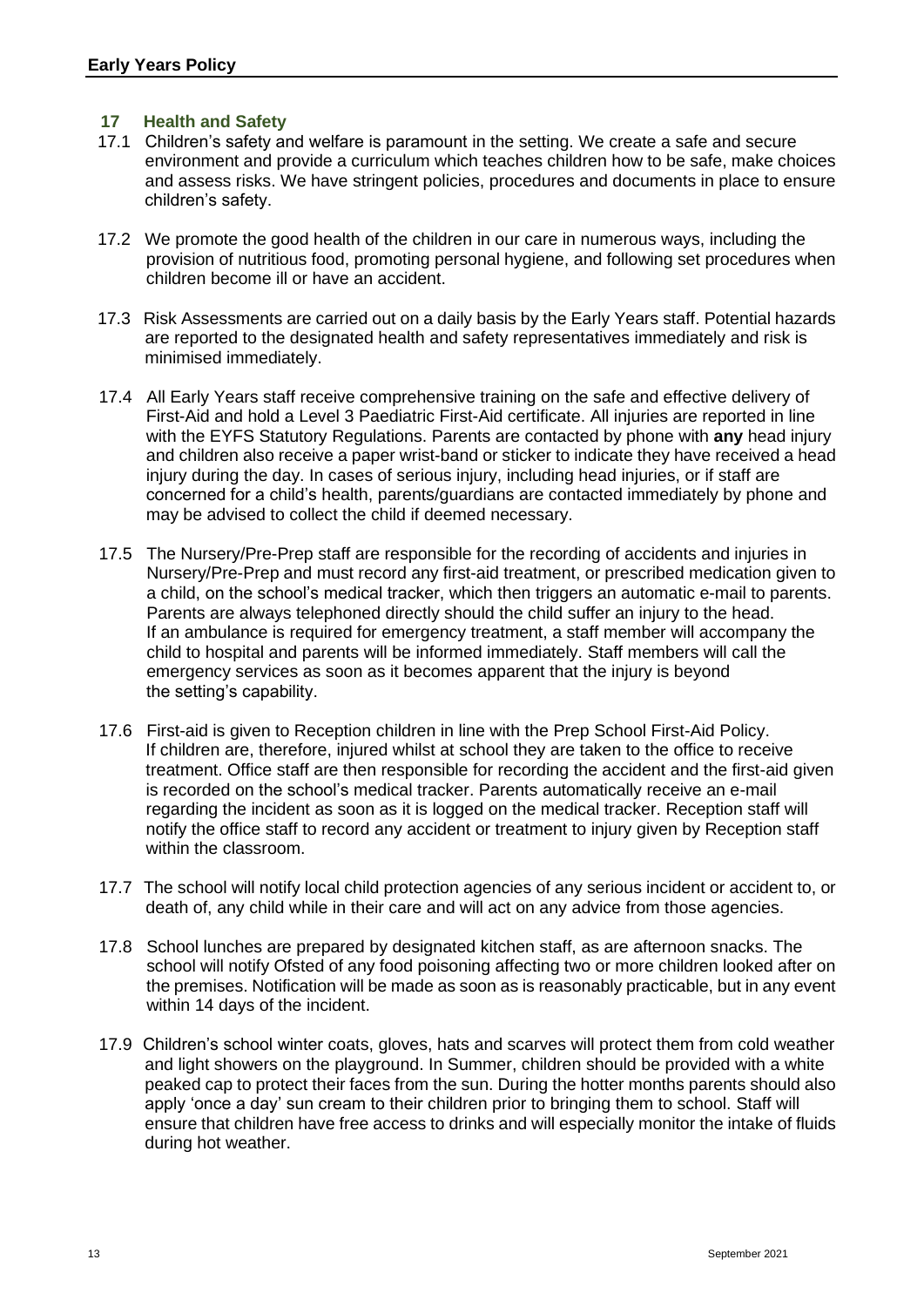17.10 Both the Lower Prep and Early Years' playground provide areas of shelter for the children during light rain or intense sun. It is our priority to ensure the children receive an adequate amount of time to play outdoors whilst the weather allows. During heavy rain, high winds or heavy snow, however, the children will be brought indoors to ensure their personal safety.

#### 18 **Activities Involving Food**

- 18.1 Our aim is to ensure that 'food for messy play' activities are age appropriate and linked to the Early Years Foundation Stage, which actively promotes children's creative and sensory development. The tactile experiences gained during these activities help children experience a variety of textures and children can learn to explore and experiment using all their senses. They can feel, smell, pour and mix to see what happens next, having fun while they learn and developing their gross and fine motor skills at the same time. We always check for allergies and dietary requirements before using food for learning and activities are supervised to ensure they are used appropriately during play. Any utensils and other equipment used are regularly cleaned and the children are encouraged not to eat the 'play' food, or to put play equipment into their mouths, although this may occur on occasion. Children should be discouraged from eating 'play food', and from putting any equipment used into their mouths. If dried food is deemed fit for reuse then it should be stored in a container labelled with the original expiry date on the packet, the date the food was stored and the contents. This should then be returned to the 'play food' cupboard for future use. The following list are examples of the foods which are often used:
	- Oats
	- Rice crispies
	- Custard
	- Dyed pasta
	- Pulses
	- Dried pasta
	- Ice care is taken with the size and shape, so as not to be a choking hazard.
- 18.2 The school is a 'nut-free' school and therefore nuts are **not** used in any activities. Seeds may occasionally be used, but under strict supervision and only where there are no known allergies within the group of children.

#### **19 Medicines and Illness**

- 19.1 Parents are asked to complete a medical questionnaire prior to the child starting school, so that the setting can provide the level of care expected for each individual child. Where appropriate, the parents meet with the Head of Nursery or Reception class teacher to discuss medical needs to ensure such provision is in place. Special arrangements such as training are made where necessary, to ensure that the child's needs are met. Staff receive Epipen training as part of their First-Aid training.
- 19.2 Only prescribed medicines will be administered in the Early Years setting and parents are advised to ideally administer medicines at home where possible. Parents should also keep their child at home if the child is acutely unwell or infectious. Medicine to be administered in school must be within 2 weeks of the prescription date. Where antibiotics have been prescribed a child must remain at home until at least 1 day after the first dose of medication.
- 19.3 Reception parents/carers must, daily, sign a medication form giving details of the medicine, dosage and times to be administered. Medication for Reception children will be kept in the medical room and administered by the office staff. Any medicine administered by staff will be recorded on Medical Tracker. Reception Epi-Pens are kept in the classroom (in a clear marked box by the green first-aid box) and Reception inhalers are kept in the office. Epi-Pens and inhalers are administered as needed. Epi-Pens and inhalers are taken with the child when they leave the premises for Forest School, for example, or on school outings.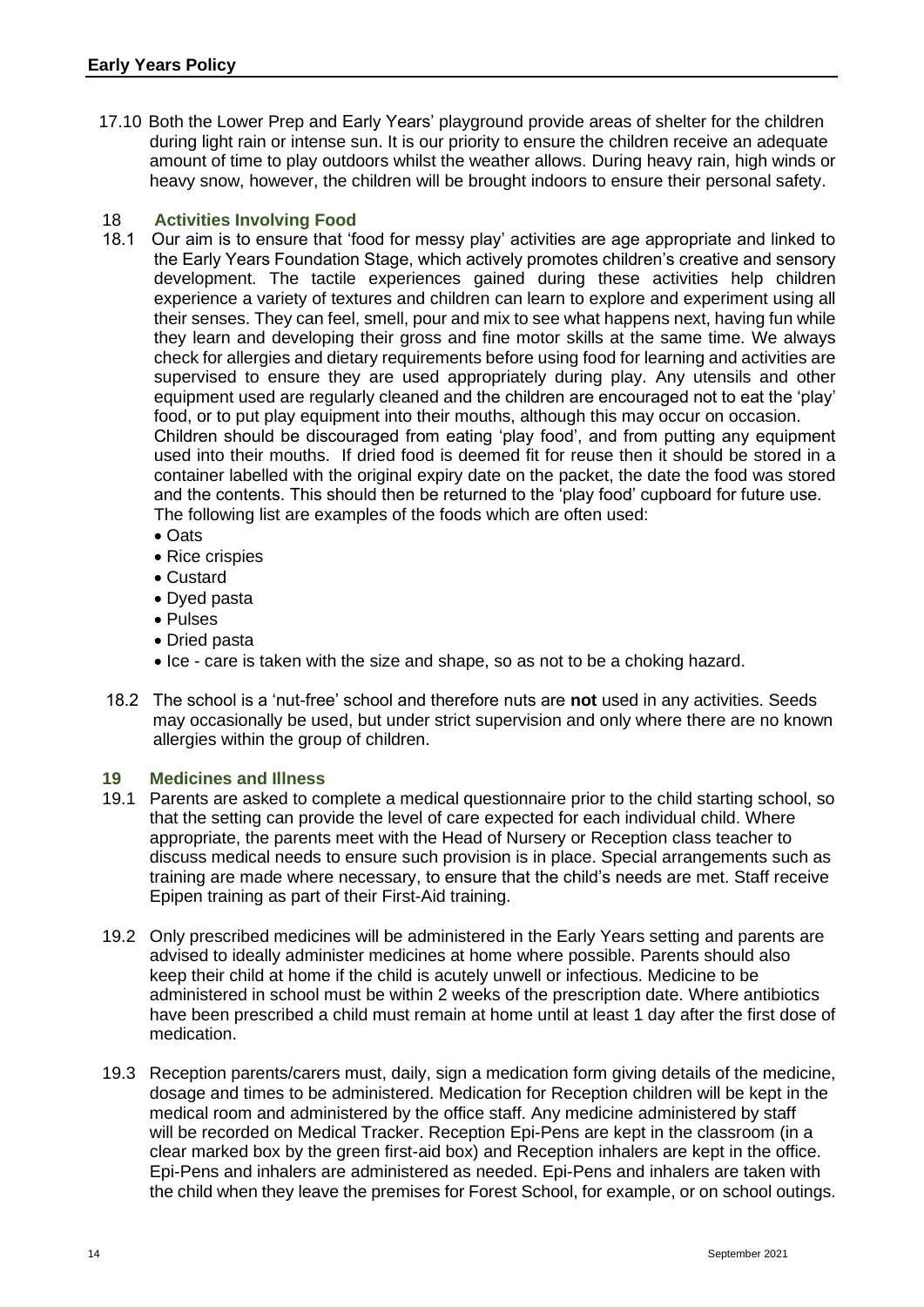- 19.4 Nursery and Pre-Prep parents must sign a medication consent form which is dated, signed and countersigned, with the appropriate dosage recorded. The child's key person will administer the medication and sign and date the medication form. This form should be witnessed by another person and initialled. The medication form, with the child's details, will be attached to the medicine. Any medicine administered by staff will be recorded on SIMS or medical tracker. In nursery/Pre-Prep medication is kept in a locked first aid cabinet, out of the children's reach. Epi-Pens and inhalers are kept in an accessible safe place in Nursery/Pre-Prep and are are administered as needed. Epi-Pens and inhalers are taken with the child when they attend Forest School, for example, or school trips.
- 19.5 If staff are of the opinion that a child is too ill for school, then the parent/carer will be contacted and requested to collect the child as soon as possible. The staff of the Early Years must be convinced that the child has returned to good health before re-admitting them. In the case of the following communicable diseases the minimum periods of exclusion from school are thus:

**Temperature** - If sent home ill, child remain at home for a minimum of 48 hours before returning to school.

**Vomiting** - 48 hours from last incident.

**Conjunctivitis** - Keep at home for a minimum of 1 day; longer if eyes are still weeping. **Diarrhoea** - 48 hours or until 2 clear nappies.

**Chickenpox** - 7 days absence from initial appearance of the rash.

**Gastro-enteritis, food poisoning, salmonellosis and dysentery** - 48 hours or until 2 clear nappies or for notifiable diseases, until advised by the relevant public health official. **Infective hepatitis** - 7 days from onset of jaundice.

**Measles** - 7 days from initial appearance of the rash.

**Meningococcal infection** - Until recovered from the illness.

**Mumps** - Until the swelling has subsided and in no case less than 7 days absence from onset of illness.

**Pertussis (whooping cough)** - 21 days from the onset of paroxysmal cough.

**Poliomyelitis** - Until declared free from infection by the appropriate public health official. **Scarlet fever and streptococcal infection of the throat** - Until appropriate medical treatment has been given and in no case for less than 3 days from the start of treatment. **Tuberculosis** - Until declared free from infection by the appropriate public health official. **Typhoid fever** - Until declared free from infection by the appropriate public health official.

**Impetigo** - Until the skin is healed. **Pediculosis (lice)** - Until appropriate treatment has been given.

**Plantar warts** - No exclusion. Should be treated and covered.

**Ringworm of scalp** – absence from school until cured.

**Ringworm of body** - Seldom necessary to exclude provided treatment is being given.

Please contact office staff if further clarification is needed for an unlisted illness.

- 19.6 The school is not obliged to administer prescribed medicines if the daily dose is 3 times per day and they can be given at home in the morning, afternoon on collection from school and at bedtime. However, exceptions can be made if the child is attending afterschool club until 6pm or the daily dose is 4 times per day.
- 19.7 The school is not obliged to persuade a child to take medicine if they refuse to do so. The member of staff will record this and inform the parent at home time.

#### **20 Emergency Closure**

20.1 We take numerous precautions to safeguard the physical and mental welfare of all of our pupils. It is rare that serious adverse weather conditions cause the closing of the school and should this occur, parents will be notified by our parent comms system. Information will also be broadcast via local radio stations and through the school website.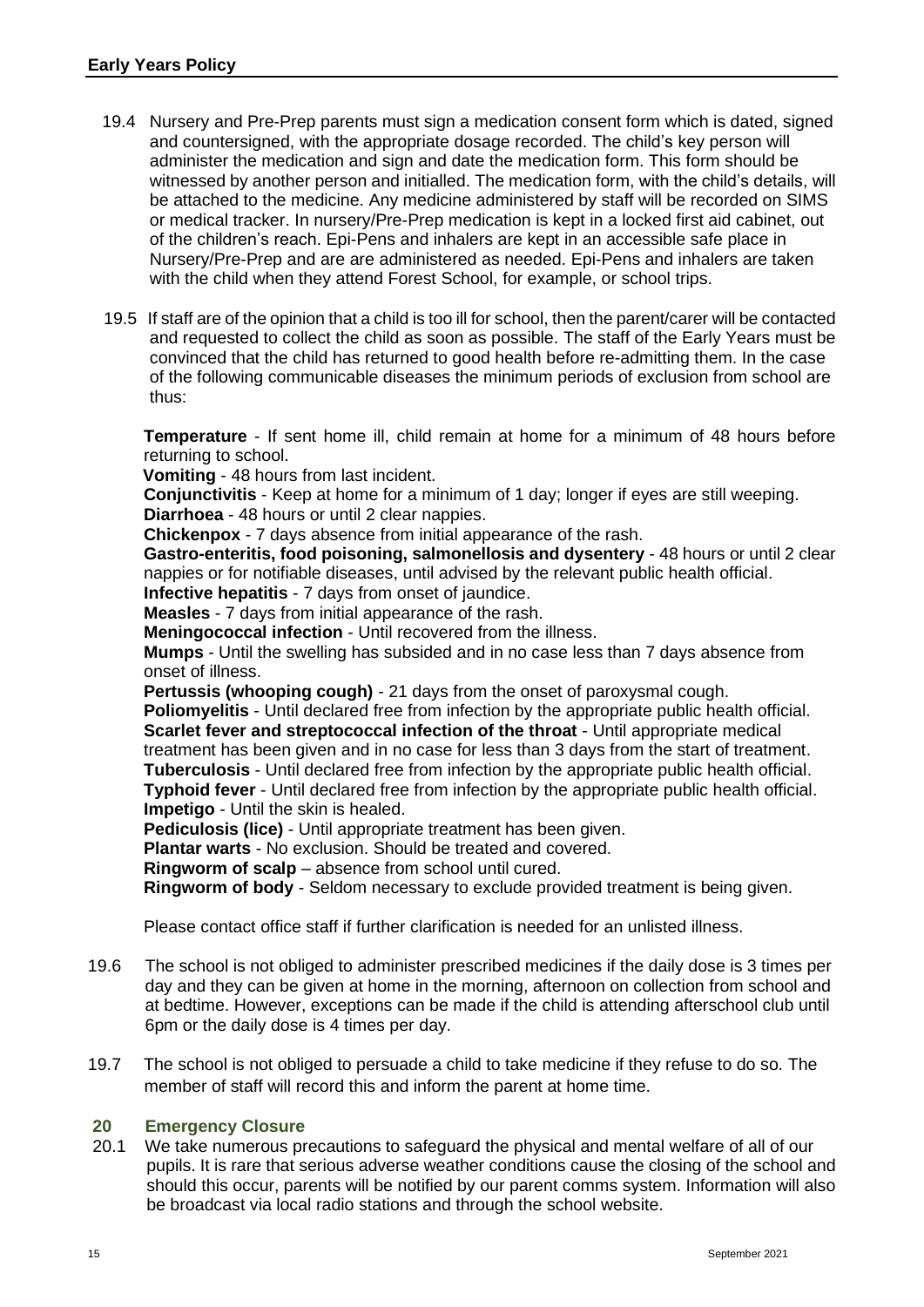Closure of the school during the school day is not a decision taken lightly. It must be planned for, however, in order that we may uphold our high security and safety procedures in any unforeseen events. Causes for school closure include, but are not limited to, excessive snow, flooding, damaged heating, impaired sanitary systems or a disruption in our security systems. In case of emergency closure, the school will notify parents in the first instance through the parent comms system. Ratios will be maintained at all times and children will be collected via the main office and signed out accordingly. Classes will be merged as children leave, to ensure suitable staffing is maintained at all times.

#### **21 Attendance, Registration and Appointments.**

- 21.1 Reliable and regular attendance helps the child to settle well into school life and children are expected to arrive in school at the stated times. Continual lateness and absences only contribute to a young child's apprehension about coming to school and a good level of attendance and punctuality is therefore expected by the school. Current law requires all pupils, from five to sixteen, to attend school, as long as they are well. The Headmaster can grant permission for absence, other than for medical reasons, only in exceptional circumstances. If permission is not given the family is in breach of the law and the school is obliged to make an annual return of such unauthorised absences to the Government.
- 21.2 Schools are required to take an attendance register twice daily. This must be done at the start of the morning session, and once at the beginning of the afternoon session. Schools must notify the LEA if a student attends irregularly, or is absent continuously without authorisation for ten or more school days. Morning and afternoon registration is recorded following UK law and Government guidelines. Morning attendance at Hydesville Tower School is taken at 08:45 a.m. in Reception and at 09:15 a.m. in Nursery/Pre-Prep. It is then checked and monitored on the school database by the school office. In case of an emergency/fire/evacuation administrative staff must keep and then distribute hard copies of all class lists so that the school is aware if a student is missing. Any students arriving late into school will be marked absent from their class and, on their arrival to school, should report to the main reception, where the administrative staff will update their attendance record. The school office will also follow up any unauthorised absence via a phone call to parents/carers, if they are unaware of the reason for the absence.
- 21.3 The school realises that children will occasionally need to attend appointments during the school day, although appointments should be made outside of the school day if possible. Should a child need to attend an appointment then a parent/guardian/known contact must collect the child and sign them out through the school office.

#### **22 Dismissing Children from School/Late or Non-Collection**

- 22.1 Children will on occasion need to be collected by adults whom are unknown to staff. Should an unknown person be collecting your child then please notify the setting in advance. A password will be requested before the child is released. Passwords will be issued to parents prior to the commencement of each academic year. If staff remain in doubt for any reason then a call to parents will be made before dismissing the child.
- 22.2 Any person collecting a child in the setting should be a minimum of 16 years of age.
- 22.3 Parents should always notify the school if they are unlikely to be able to collect their child at the expected time. If parents do not collect on time in Reception and Nursery then children will be taken to Wraparound club (for Nursery children) or After-school club (for Reception children). If parents are late collecting their children on 2 occasions or more, within the same half-term, from either Wraparound club or After-school club, then the matter will be referred to the Headmaster. The reasons for late collection will then be considered and a letter sent to parents if thought necessary. The matter may be referred to the school's Safeguarding team for discussion and the appropriate bodies will be contacted if deemed necessary. The school recognises that in some instances there may be perfectly good reasons for late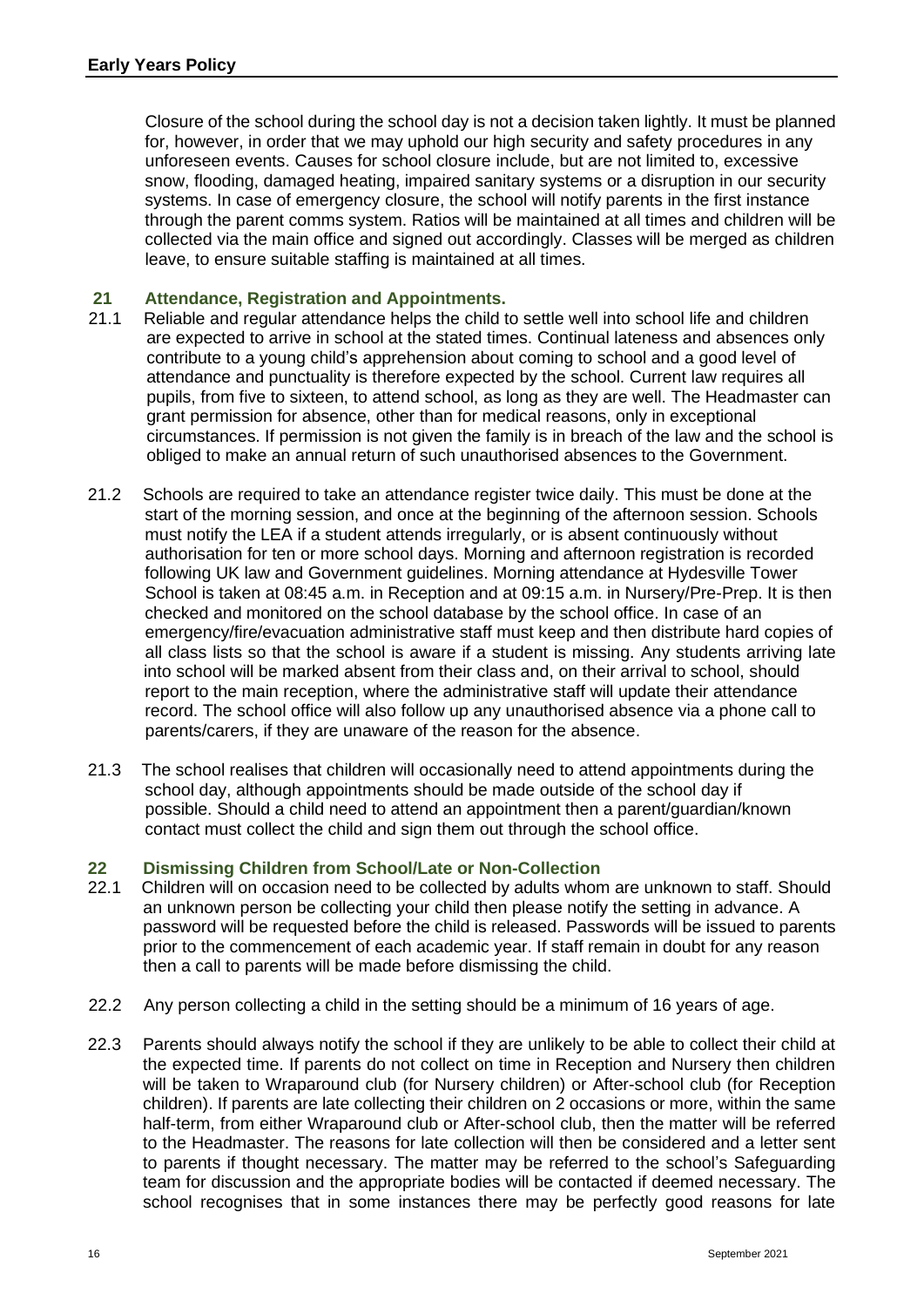collection, such as heavy snow or heavy traffic due to local accidents, and the school will always take these into account before acting.

Children will never be left unsupervised by staff in any situation.

#### **23 Handwriting Policy**

 The setting follows the 'Nelson Handwriting Scheme', which is a step by step approach and further built on thoughout the Prep school. Children to not begin to learn cursive (joined) writing until Year 1.

#### **24 Marking Policy**

- 24.1 Both Nursery/Pre-Prep and Reception provide in the moment 'verbal feedback' to pupils during lessons.This is marked as 'VF' on written work in Reception.
- 24.2 Reception use the following marks to indicate whether or not the child has met the learning objective:



 $LO \blacktriangleright$  Learning objective has been met



 $LO \bullet$  Learning objective has not been met

Target to work towards.

Copied work

#### **24 Ratios and Off-Site Visits**

- 24.1 At Hydesville, we promote the use of our wonderful surrounding areas for fully immersive learning experiences. The children access the Arboretum for Forest Thursday/Friday sessions (the days may be subject to change) and other planned activities. The site to be used will be checked and risk-assessed prior to the children leaving school. Permission from parents is obtained generically at the beginning of each academic year for any educational visits which are deemed as part of the school curriculum, and once again specifically for any other trip.
- 24.2 All visits and trips are registered on EVOLVE and are regulated separately and authorised by the EVC (Elizabeth Bowdidge) and the Headmaster. The planning involved for a trip always includes a risk assessment and information which will make the trip as safe as possible (such as children's groups, itinerary, allergies, medical needs, emergency points of contact, registers etc).
- 24.3 We always ensure that our staff:child ratios are maintained within the school and whilst on school trips. Ratios within the Nursery/Pre-Prep are in line with EYFS legislation and the children will be supervised with a ratio of 1:8 (1:4 if children are under 3 years old). In the case of emergency in the Nursery/Pre-Prep setting, an adult will raise the alarm using the phone located in the main Pre-Prep (Room 6) classroom to call for assistance. In Reception, ratios are based upon the School Admissions (Infant Class Size) Regulations 2012 which limit the size of infant classes to 30 pupils per school teacher while an ordinary teaching session is conducted.

 Individual class sizes are smaller at Hydesville to ensure a personal, tailored learning experience in which the children feel valued. There is also a teaching assistant present within the Reception setting during teaching times. Reception staff have school mobile phones available to them which are used in emergency situations only.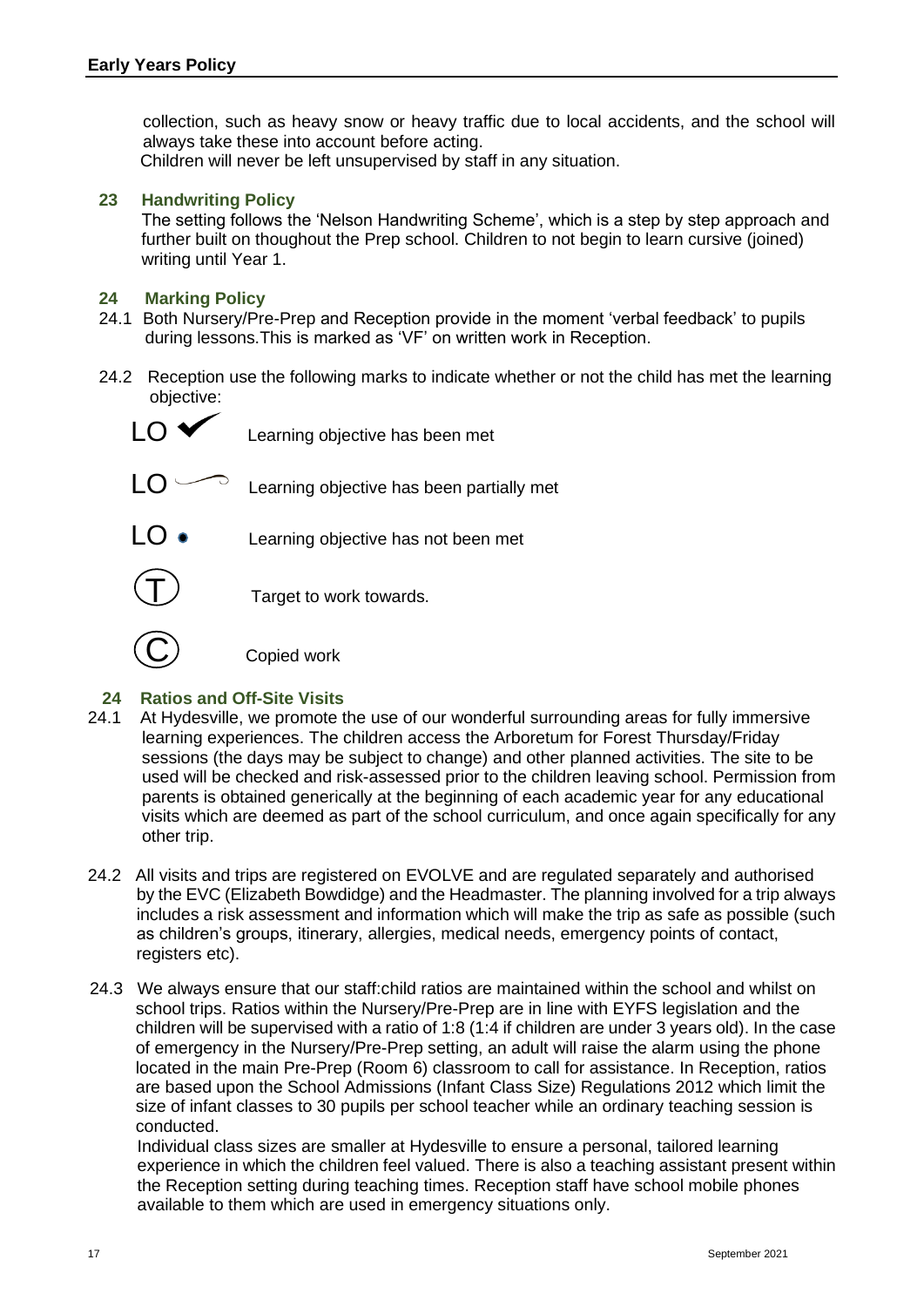#### **25 Lost or Missing Children**

25.1 Procedures following a Child reported Missing or Lost:

- Teacher/Key person will contact the nearest member of SLT and school office immediately following a headcount and register check. All remaining children will be kept safe in a secure place with adequate adult supervision including assistance from other school staff if necessary.
- A senior member of staff will make a thorough search of the building and/or site and immediate surroundings including storage areas and toilets. A thorough check of all exits will be made, to ensure all gates/doors are locked and there is no other way a pupil could have left the site. If something is discovered, the SLT member must be immediately informed.
- The following list held in the school office will be checked: attendance register, off site records, and other school clubs.
- If the child is not found after this initial search and/or approximately 10 minutes from the initial report of them deemed missing, the school office will inform the Headmaster and Director of Education/Education Executive (Cognita Head Office). The designated safeguarding officer in school will be notified immediately and they will ensure that the parents have been informed by the responsible teacher. The Headmaster (or SLT member in the absence of the Headmaster), will decide at which point the police will be called. All relevant emergency contacts for children will be used to inform parent/carer(s) accordingly. However, until such time as the child is safely returned to the care of the parent/carer(s), the Headmaster remains responsible for the care and welfare of the child, including off site.
- A search for the child must continue and staff must write down a description of what the child was wearing and any distinguishing features.
- 25.2 Procedures following a Child Missing from an Off Site Location:
	- The Group Leader must ensure the safety of remaining pupils. At least two adults must stay with them.
	- One or more adults should immediately start to search for the child.
	- If the child is not found within 5 minutes, the Group Leader must then contact the police by telephoning 999.
	- The Group Leader should alert the school office, or in the case of out-of-hours, the nominated school contact for the trip, that the police have been contacted. The school will make arrangements to notify the parents accordingly. The remaining procedures outlined above in section 23.2 will then be followed.
- 25.3 Following the Incident:
	- As soon as is practicable, the Serious Incident Reporting Form will be completed by the Headmaster and sent to Cognita's Head of Education Compliance. The Group Leader (off site) or responsible form/class teacher will make a contemporaneous record to provide full details of the incident in the school's incident report book. A note will also be made on the school's attendance register accordingly.
	- The written findings of the investigation must be reported by the Headmaster to Greg Warwick/Nadia Burn Cognita School Support Centre within 48 hours of the occurrence of the incident.
	- Where the child is within the EYFS age range, Ofsted must be informed of the incident. Local Authority Children's Social Care should also be informed.
	- All relevant policies and procedures will immediately be reviewed and revisions presented formally to the Director of Education/Education Executive for approval within 5 working days. Following receipt of our investigative report, the Global Director of Education will report her conclusions as to the next steps to further safeguard and promote the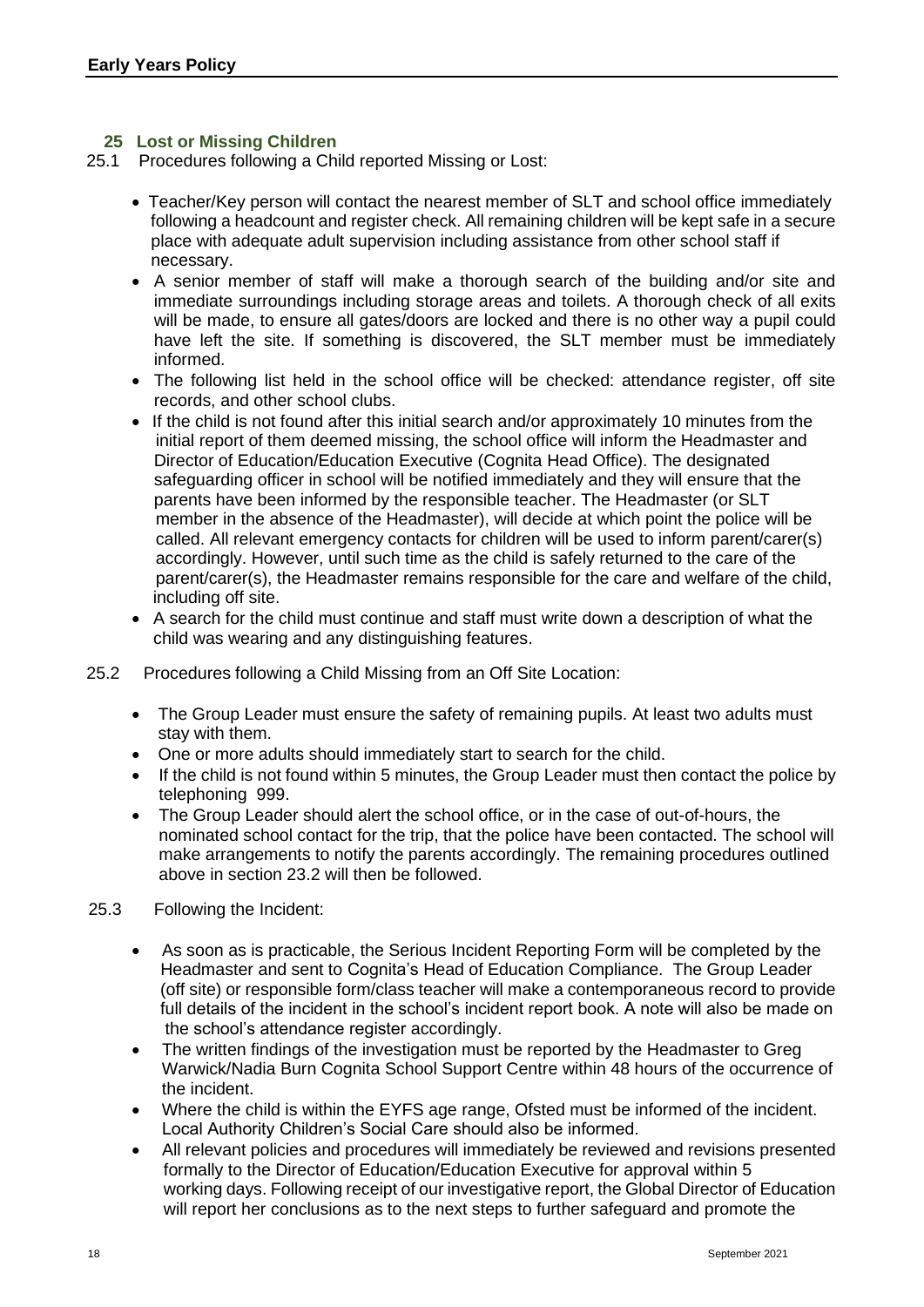welfare of children in the care of the school to the UK compliance committee.

- The parent/carer(s) will be involved at all times. Where the parent/carer(s) remain concerned despite reassurances informally by the school, they may choose to use the school's complaints procedure accordingly.
- Near misses will also be recorded and reported to the Director of Education/Education Executive and details fully provided in writing to the school's governance panel or meeting. This Report must outline the steps being taken to avoid any repeat incident, communication with parents and actions to be taken following the risk assessment process to mitigate future risk. Any relevant policy and procedure must be reviewed and submitted to UK compliance committee for approval, via Head of Education Compliance.

#### **26 Compliments and Complaint Procedures**

- 26.1 At Hydesville we are committed to providing a quality service in the pursuit of teaching excellence. In order to do so it is imperative that we listen to those who know our pupils best, which is why parental opinion is sought in a number of ways.
- 26.2 It is hoped that most complaints will be resolved quickly and informally. Parents and carers are asked, therefore, to first talk to the child's teacher or key person in an attempt to address the complaint. In most cases, the matter will be resolved at this level to the parents'/carers' satisfaction. Should this step fail to resolve the issue, however, parents/carers are then welcome to raise the matter with Mrs Dowen (Early Years Co-ordinator), Mrs Smith (Head of Nursery/Pre-Prep) or Mrs Chand (Head of Prep School).
- 26.3 Any complaints made directly to the Headmaster will usually be referred back to the relevant member of staff unless the Headmaster considers it more appropriate to deal with the matter personally. Should this be the case, the aim will still be to resolve the matter informally. The involvement of the Headmaster at this stage, however, will be in exceptional circumstances only.
- 26.4 Should concerns not be dealt with to your satisfaction then you may raise your complaint with the Headmaster or the School Support Centre - please read the Complaints Procedure' in the Whole School Policy, which details the next steps. Complaint forms are also available from the Whole School Policy.
- 26.5 Hydesville Tower School operates in compliance with the requirements of the Statutory Framework for the Early Years Foundation Stage. Where parents believe that the school is not fulfilling the requirements of the EYFS they are entitled to raise concerns with either ISI or Ofsted (see below for contact details). All complaints relating to the EYFS are investigated and complainants will be notified of the outcome of the investigation within 28 days of having received the complaint. Where parents do not believe that an Early Years complaint has been resolved they can raise this with Ofsted via email enquiries@ofsted.gov.uk or telephone 0300 123 1231. All paperwork with regard to complaints to Ofsted will be kept by the school for 3 years. Enquiries for ISI can be made via e-mail: [info@isi.net](mailto:info@isi.net) or by telephone: 02076000100.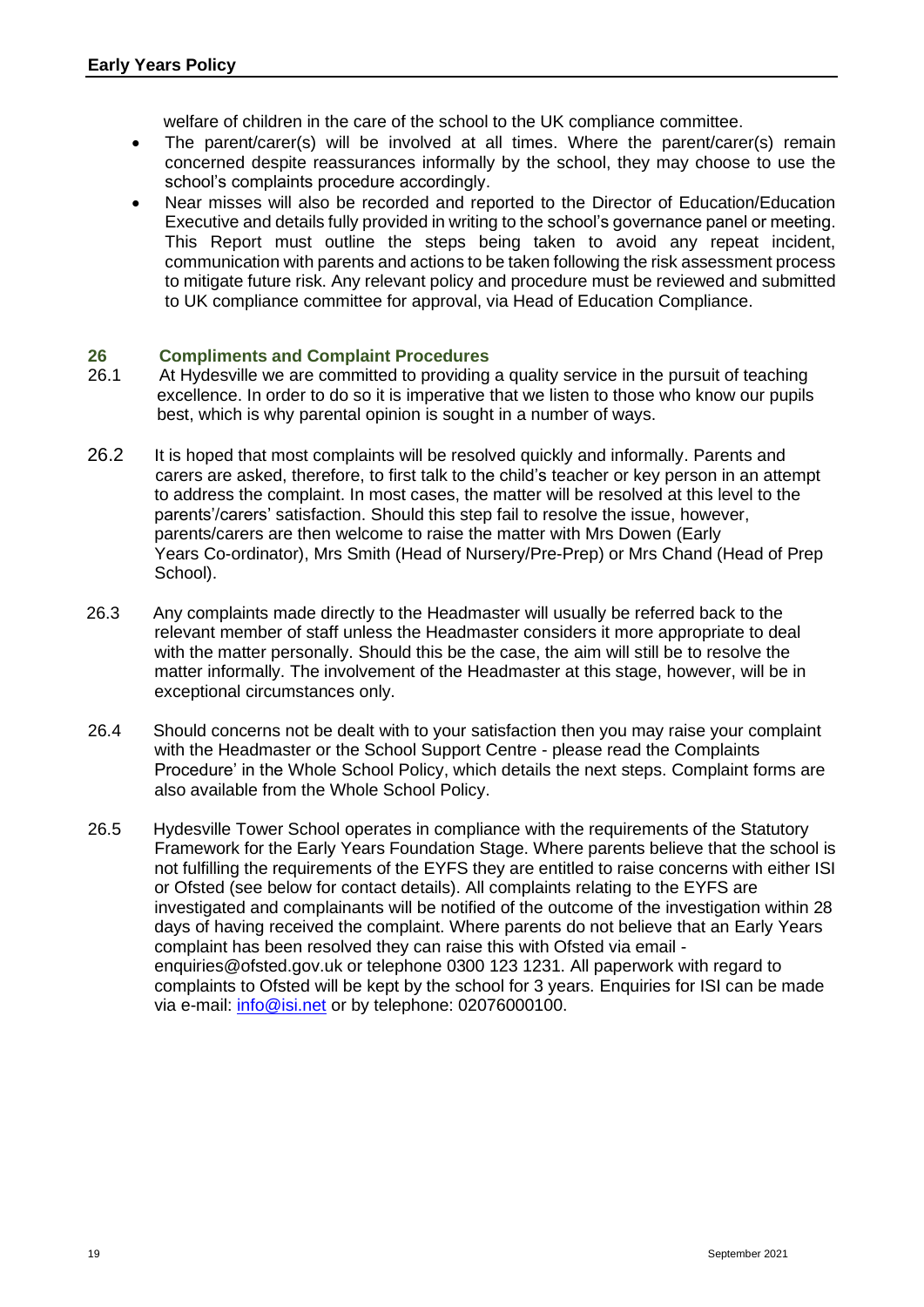| <b>Ownership and consultation</b> |                                                                |  |
|-----------------------------------|----------------------------------------------------------------|--|
| Document sponsor                  | Group Director of Education                                    |  |
| Document author                   | Nicola Jackson (Head of Early Years)                           |  |
|                                   | Karen Nicholson, Headteacher, Education Advisor                |  |
| Consultation - May 2017           | Consultation with the following schools: Downsend Ashtead Pre- |  |
|                                   | Prep School, Downsend Epsom Pre-Prep School, Downsend          |  |
|                                   | Leatherhead Pre-Prep School, Polam School, North Bridge House  |  |
|                                   | Nursery and Pre-Prep School, Glenesk School and El Limonar     |  |
|                                   | Villamartin.                                                   |  |
| Update - May 2018                 | No material changes                                            |  |
| Update - April 2019               | No material changes                                            |  |
| Update - June 2020                | No material changes                                            |  |
| Update - April 2021               | Material changes made in line with new EYFS curriculum         |  |

| . .<br><b>\udience</b> |                                                    |
|------------------------|----------------------------------------------------|
| udience                | staff<br>^<br>∟arlv<br><b>Agre</b><br>-Ah<br>Udi S |

| Document application and publication |     |
|--------------------------------------|-----|
| England                              | Yes |
| Wales                                | Yes |
| Spain                                | Yes |

| <b>Version control</b> |                |
|------------------------|----------------|
| Implementation date    | September 2021 |
| Review date            | September 2023 |

| <b>Related documentation</b> |                                   |
|------------------------------|-----------------------------------|
| Related documentation        | <b>Admissions Policy</b>          |
|                              | <b>Health and Safety Policy</b>   |
|                              | <b>Equal Opportunities Policy</b> |
|                              | <b>SEND Policy</b>                |
|                              | <b>Behaviour Policy</b>           |